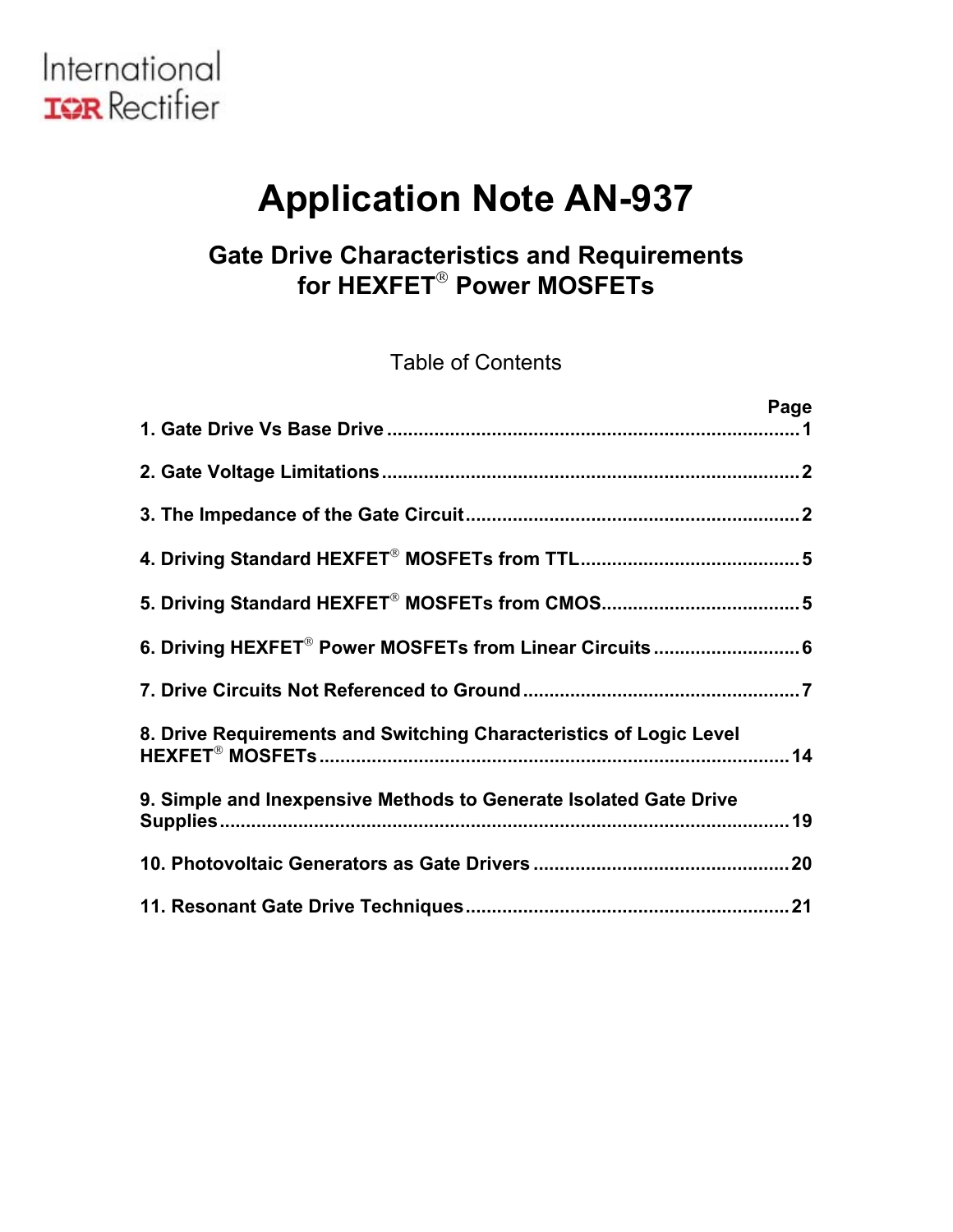### <span id="page-1-0"></span>**Gate Drive Characteristics and Requirements for HEXFET® s**

#### **Topics covered:**

*Gate drive vs base drive Enhancement vs Depletion N vs P-Channel Max gate voltage Zener diodes on gate? The most important factor in gate drive: the impedance of the gate drive circuit Switching 101 or Understanding the waveforms What happens if gate drive impedance is high? dv/dt induced turn-on Can a TTL gate drive a standard HEXFET®? The universal buffer Power dissipation of the gate drive circuit is seldom a problem Can a C-MOS gate drive a standard HEXFET®? Driving HEXFET®s from linear circuits Drive circuits not referenced to ground Gate drivers with optocouplers Gate drive supply developed from the drain of the power device Gate drivers with pulse transformers Gate drivers with choppers Drive requirements of Logic Level HEXFET®s How fast is a Logic Level HEXFET®driven by a logic circuit? Simple and inexpensive isolated gate drive supplies A well-kept secret: Photovoltaic generators as gate drivers Driving in the MHz? Use resonant gate drivers Related topics*

(Note: Most of the gate drive considerations and circuits are equally applicable to IGBTs. Only MOSFETs are mentioned for the sake of simplicity. Special considerations for IGBTs are contained in INT-990)

### *1. GATE DRIVE VS BASE DRIVE*

The conventional bipolar transistor is a current-driven device. As illustrated in Figure 1(a). a current must be applied between the base and emitter terminals to produce a flow of current in the collector. The amount of a drive required to produce a given output depends upon the gain, but invariably a current must be made to flow into the base terminal to produce a flow of current in the collector.



**Figure 1.** Bipolar Transistor is Current Driven, HEXFET is Voltage Driven

The HEXFET<sup>®</sup> is fundamentally different: it is a voltage-controlled power MOSFET device. A voltage must be applied between the gate and source terminals to produce a flow of current in the drain (see Figure 1b). The gate is isolated electrically from the source by a layer of silicon dioxide. Theoretically, therefore, no current flows into the gate when a DC voltage is applied to it though in practice there will be an extremely small current, in the order of nanoamperes. With no voltage applied between the gate and source electrodes, the impedance between the drain and source terminals is very high, and only the leakage current flows in the drain.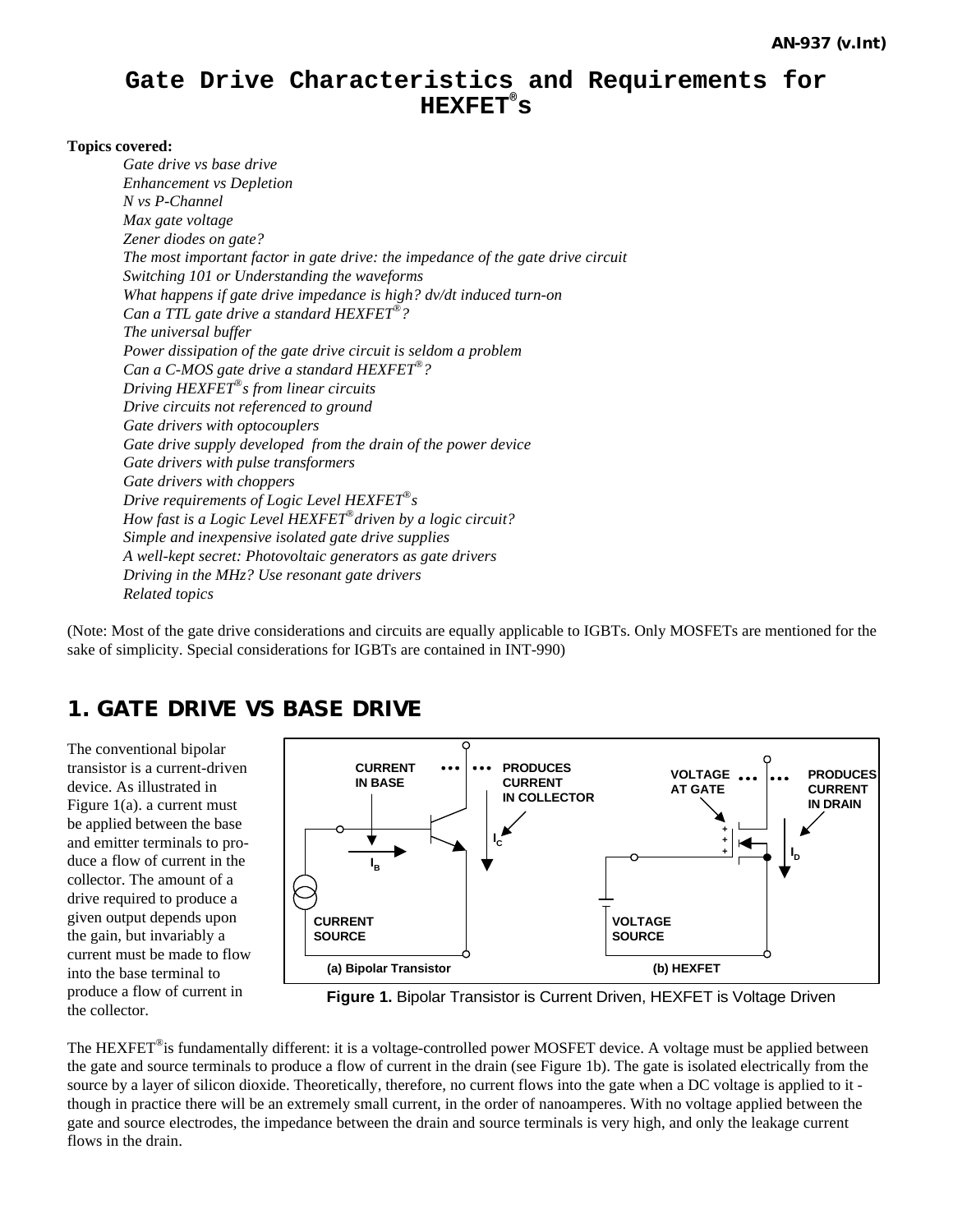<span id="page-2-0"></span>When a voltage is applied between the gate and source terminals, an electric field is set up within the HEXFET<sup>®</sup>. This field "inverts" the channel (Figure 2) from P to N, so that a current can flow from drain to source in an uninterrupted sequence of N-type silicon (drain-channel-source). Field-effect transistors can be of two types: enhancement mode and depletion mode. Enhancement-mode devices need a gate voltage of the same sign as the drain voltage in order to pass current.

Depletion-mode devices are naturally on and are turned off by a gate voltage of the same polarity as the drain voltage. All HEXFET<sup>®</sup>s are enhancementmode devices.

All MOSFET voltages are referenced to the source terminal. An N-Channel device, like an NPN transistor, has a drain voltage that is positive with respect to the source. Being enhancement-mode devices, they will be turned on by a positive voltage on the gate. The opposite is true for P-Channel devices, that are similar to PNP transistors.



**Figure 2.** Basic HEXFET Structure

Although it is common knowledge that  $HEXFET^*$  transistors are more easily driven than bipolars, a few basic considerations have to be kept in mind in order to avoid a loss in performance or outright device failure.

### *2. GATE VOLTAGE LIMITATIONS*

Figure 2 shows the basic HEXFET<sup>®</sup>structure. The silicon oxide layer between the gate and the source regions can be punctured by exceeding its dielectric strength. The data sheet rating for the gate-to-source voltage is between 10 and 30 V for most  $HEXFET^{\circledast}$ s.

Care should be exercised not to exceed the gate-to-source maximum voltage rating. Even if the applied gate voltage is kept below the maximum rated gate voltage, the stray inductance of the gate connection, coupled with the gate capacitance, may generate ringing voltages that could lead to the destruction of the oxide layer. Overvoltages can also be coupled through the drain-gate self-capacitance due to transients in the drain circuit. A gate drive circuit with very low impedance insures that the gate voltage is not exceeded in normal operation. This is explained in more detail in the next section.

Zeners are frequently used "to protect the gate from transients". Unfortunately they also contribute to oscillations and have been known to cause device failures. A transient can get to the gate from the drive side or from the drain side. In either case, it would be an indication of a more fundamental problem: a high impedance drive circuit. A zener would compound this problem, rather than solving it. Sometimes a zener is added to reduce the ringing generated by the leakage of a gate drive transformer, in combination with the input capacitance of the MOSFET. If this is necessary, it is advisable to insert a small series resistor (5-10 Ohms) between the zener and the gate, to prevent oscillations.

# *3. THE IMPEDANCE OF THE GATE CIRCUIT*

To turn on a power MOSFET a certain charge has to be supplied to the gate to raise it to the desired voltage, whether in the linear region, or in the "saturation" (fully enhanced) region. The best way to achieve this is by means of a voltage source, capable of supplying any amount of current in the shortest possible time. If the device is operated as a switch, a large transient current capability of the drive circuit reduces the time spent in the linear region, thereby reducing the switching losses.

On the other hand, if the device is operated in the linear mode, a large current from the gate drive circuit minimizes the relevance of the Miller effect, improving the bandwidth of the stage and reducing the harmonic distortion. This can be better understood by analyzing the basic switching waveforms at turn-on and turn-off for a clamped inductive load, as shown in Figures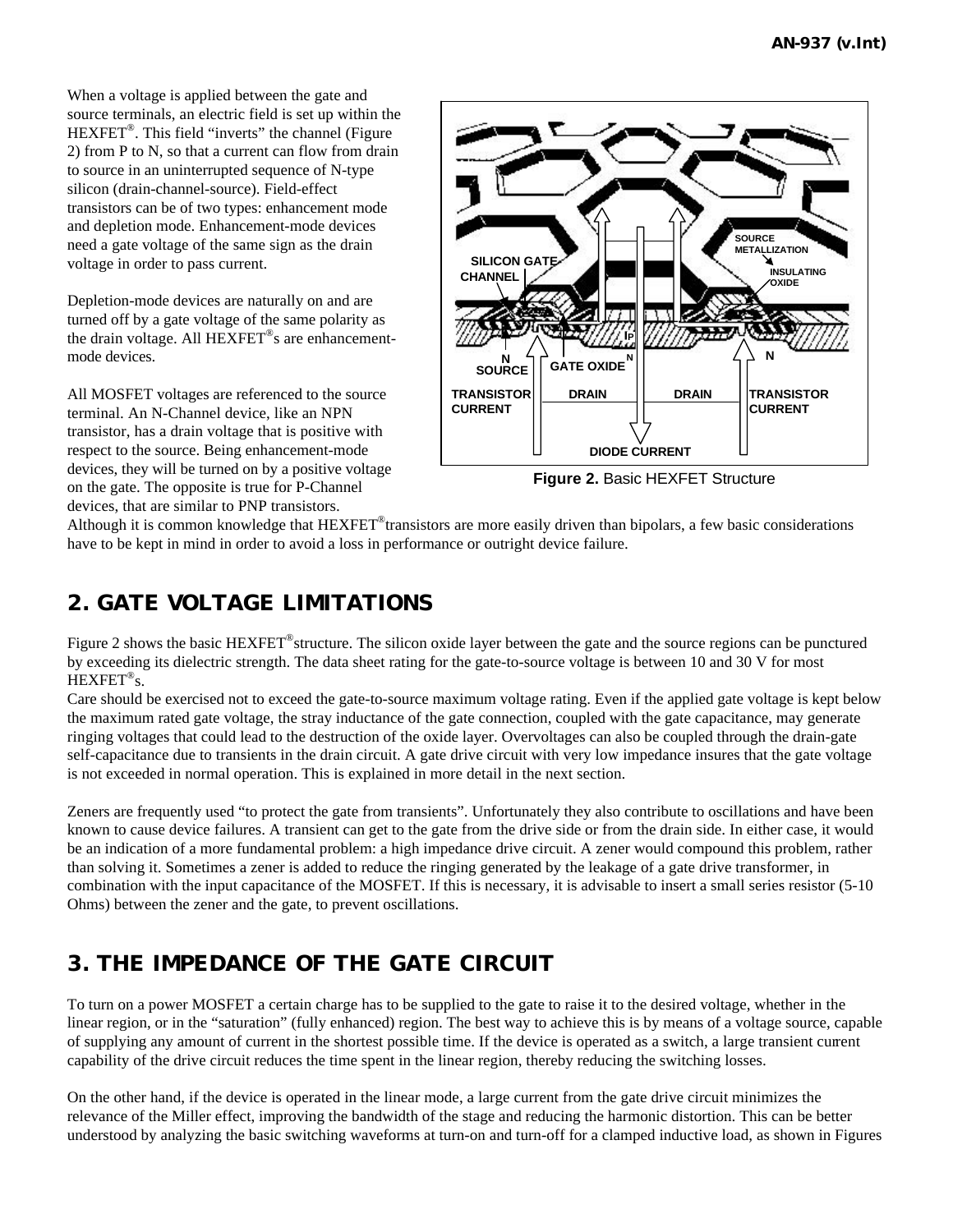

3 and 5. Figure 3 shows the waveforms of the drain current, drain-to-source voltage and gate voltage during the turn-on interval. For the sake of simplicity, the equivalent impedance of the drive circuit has been assumed as purely resistive.

**Figure 3.** Waveforms at Turn-On



When Switching-ON

At time,  $t_0$ , the drive pulse starts to rise. At  $t_0$  it reaches the threshold voltage of the HEXFET<sup>®</sup>s and the drain current starts to increase. At this point, two things happen which make the gate-source voltage waveform deviate from its original "path". First, inductance in series with the source which is common to the gate circuit ("common source inductance") develops an induced voltage as a result of the increasing source current. This voltage counteracts the applied gate drive voltage, and slows down the rate of rise of voltage appearing directly across the gate and source terminals; this in turn slows down the rate of rise of the source current. This is a negative feedback effect: increasing current in the source produces a counteractive voltage at the gate, which tends to resist the change of current.

The second factor that influences the gate-source voltage is the so called "Miller" effect. During the period  $t_1$  to  $t_2$  some voltage is dropped across "unclamped" stray circuit inductance in series with the drain, and the drain-source voltage starts to fall. The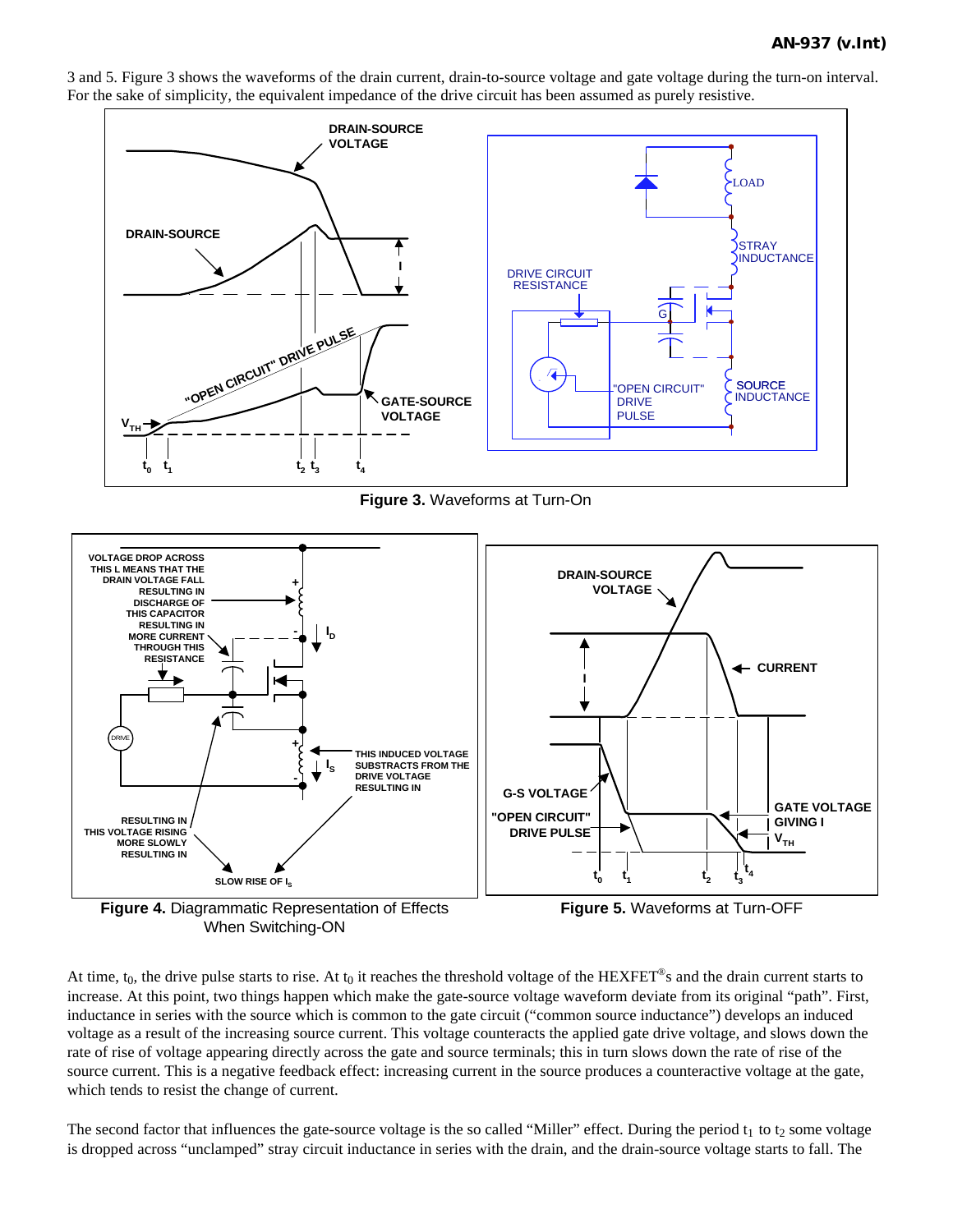decreasing drain-source voltage is reflected across the drain-gate capacitance, pulling a discharge current through it, and increasing the effective capacitive load on the drive circuit.

This in turn increases the voltage drop across the source impedance of the drive circuit, and decreases the rate of rise of voltage appearing between the gate and source terminals. Obviously, the lower the impedance of the gate drive circuit, the less this effect will be. This also is a negative feedback effect; increasing current in the drain results in a fall of drain-to-source voltage, which in turn slows down the rise of gate-source voltage, and tends to resist the increase of drain current. These effects are illustrated diagramatically in Figure 4. This state of affairs continues throughout the period  $t_1$  to  $t_2$ , as the current in the HEXFET<sup>®</sup>rises to the level of the current,  $I_M$ , already flowing in the freewheeling rectifier, and it continues into the next period,  $t_2$  to  $t_3$ , when the freewheeling rectifier goes into reverse recovery.

Finally, at time  $t_3$  the freewheeling rectifier starts to support voltage and drain current and voltage start to fall. The rate of fall of drain voltage is now governed almost exclusively by the Miller effect, and an equilibrium condition is reached, under which the drain voltage falls at just the rate necessary for the voltage between gate and source terminals to satisfy the level of drain current estab-lished by the load. This is why the gate-to-source voltage falls as the recovery current of the freewheeling rectifier falls, then stays constant at a level corresponding to the drain current, while the drain voltage falls. Obviously, the lower the impedance of the gate-drive circuit, the higher the discharge current through the drain-gate self-capacitance, the faster will be the fall time of the drain voltage and the switching

losses.

Finally, at time  $t_4$ , the HEXFET<sup>®</sup> is switched fully on, and the gate-to-source voltage rises rapidly towards the applied "open circuit" value.

Similar considerations apply to the turn-off interval. Figure 5 shows theoretical waveforms for the  $HEXFET^{\circledast}$  in the circuit of Figure 4 during the turn-off interval. At  $t_0$  the gate drive starts to fall until, at  $t_1$ , the gate voltage reaches a level that just sustains the drain current and the device enters the linear mode of operation. The drain-tosource voltage now starts to rise. The Miller effect governs the rate-of-rise of drain voltage and holds the gate-to-source voltage at a level corresponding to the constant drain current. Once again, the lower the impedance of the drive circuit, the greater the charging current into the drain-gate capacitance, and the faster will be the rise time of the drain voltage. At  $t_3$  the rise of drain voltage is complete, and the gate voltage and drain current start to fall at a rate determined by the gate-source circuit impedance.

We have seen how and why a low gate drive impedance is important to achieve high switching performance. However, even when switching performance is of no great concern, it is important to minimize the impedance in the gate drive circuit to clamp unwanted voltage transients on the gate. With reference to Figure 6, when one HEXFET®is turned on or off, a step of voltage is applied between drain and source of the other device on the same leg. This step of voltage is coupled to the gate through the gate-todrain capacitance, and it can be large enough to turn the device on for a short instant ("dv/dt



Changes on the Drain-to-Source Voltage

induced turn-on"). A low gate drive impedance would keep the voltage coupled to the gate below the threshold.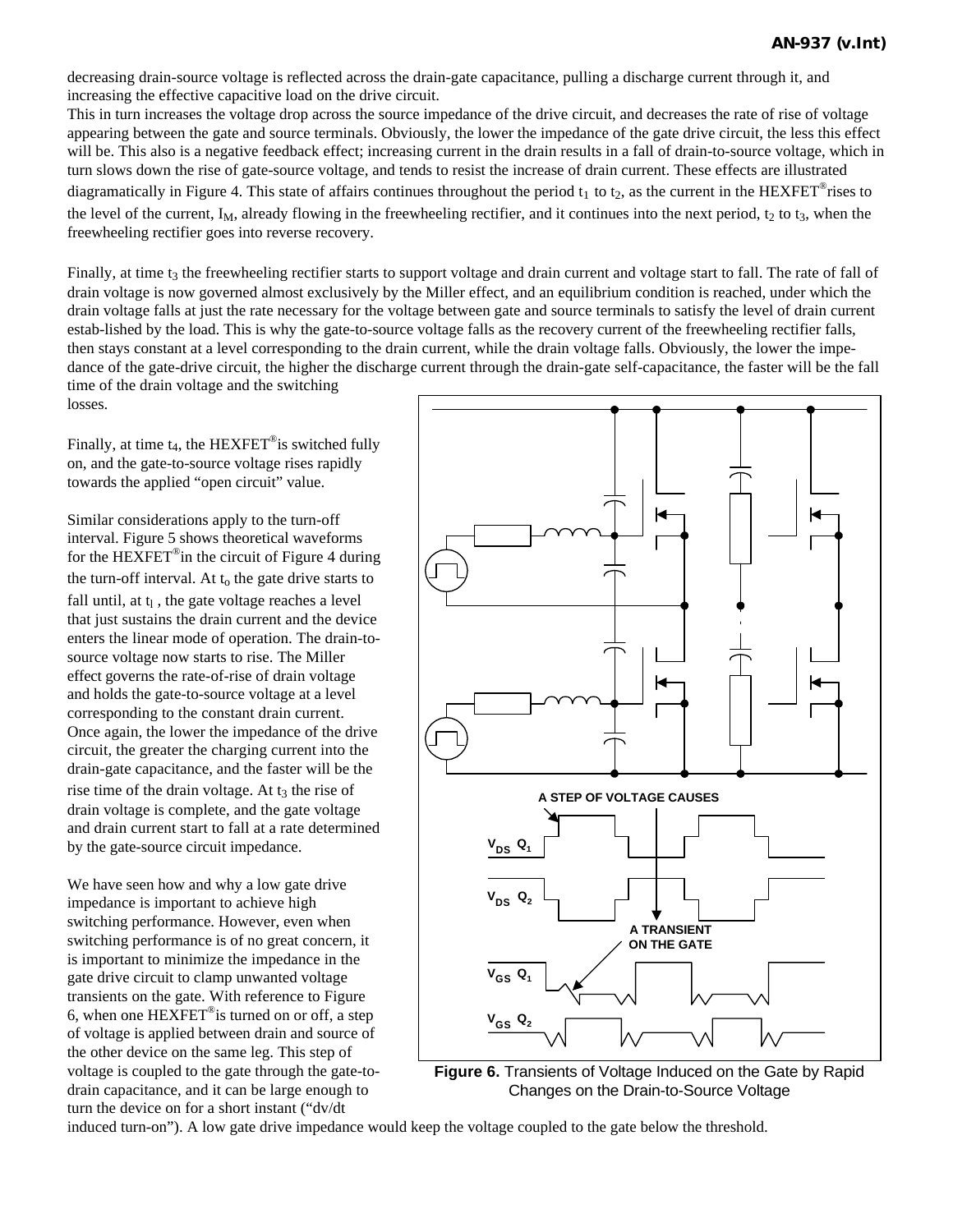<span id="page-5-0"></span>*In summary:* MOS-gated transistors should be driven from low impedance (voltage) sources, not only to reduce switching losses, but to avoid dv/dt induced turn-on and reduce the susceptibility to noise.

# *4. DRIVING STANDARD HEXFET® S FROM TTL*

Table 1 shows the guaranteed sourcing and sinking currents for different TTL families at their respective voltages. From this table, taking as an example of the 74LS series, it is apparent that, even with a sourcing current as low as 0.4 mA, the guaranteed logic one voltage is 2.4V (2.7 for 74LS and 74S). This is lower than the possible threshold of a HEXFET<sup>®</sup>. The use of a pull-up resistor in the output, as shown in Figure 7, takes the drive voltage up to 5 V, as necessary to drive the gate of Logic Level HEXFET®s, but is not sufficient to fully enhance standard HEXFET®s. Section 8 covers the drive characteristics of the logic level devices in detail.

| Logic<br><b>Conditions</b>                              | 54 / 74           | 54H / 74H           | $(54L)$ /<br>74L                | $(54LS)$ /<br>74LS                 | 74S               |
|---------------------------------------------------------|-------------------|---------------------|---------------------------------|------------------------------------|-------------------|
| Logic Zero<br>Min. sink current<br>for $V_{OL}$         | 16mA<br>< 0.4V    | 20mA<br>< (0.4 V) / | 20mA<br>$\leq$ (0.3V) /<br>0.4V | (4) / 8<br>$\leq$ (0.4V) /<br>0.5V | 20mA<br>0.5V      |
| <b>Logic One</b><br>Max. source<br>current for $V_{OH}$ | $-0.4mA$<br>>2.4V | $-0.5mA$<br>>2.4V   | $-0.2mA$<br>>2.4V               | $-0.4mA$<br>$\geq$ (2.5) /<br>2.7V | $-1.0mA$<br>>2.7V |
| <b>Typical Gate</b><br>Propagation Delay                | 10ns              | 7ns                 | 50ns                            | 12ns                               | 4ns               |

Table 1. Driving HEXFET<sup>®</sup>s from TTL (Totem Pole Outputs)

Open collector buffers, like the 7406, 7407, etc., possibly with several drivers connected in parallel as shown in Figure 9, give enough voltage to drive standard devices into "full enhancement", i.e. data sheet on-resistance. The impedance of this drive circuit, however, gives relative long switching times. Whenever better switching performance is required, interface circuits should be added to provide fast current sourcing and sinking to the gate capacitances. One simple interface circuit is the complementary source-follower stage shown in Figure 9. To drive a MOSFET with a gate charge of 60 nC in 60 ns an average gate current of 1 A has to be supplied by the gate drive circuit, as indicated in INT-944. The on-resistance of the gate drive MOSFETs has to be low enough to support the desired switching times.

With a gate charge of 60 nC and at a switching frequency is 100kHz, the power lost in the gate drive circuit is approximately:

 $P = V_{GS}$  x  $Q_G$  x f = 12 x 60 x 10<sup>-9</sup> x 100 x 10<sup>3</sup> = 72mW

The driver devices must be capable of supplying 1A without significant voltage drop, but hardly any power is dissipated in them.



**Figure 7.** Direct Drive from TTL Output

# *5. DRIVING STANDARD HEXFET® S FROM C-MOS*

While the same general considerations presented above for TTL would also apply to C-MOS, there are three substantial differences that should be kept in mind:

1. C-MOS has a more balanced source/sink characteristic that, on a first approximation, can be thought of as a 500 ohm resistance for operation over 8V and a 1k ohm for operation under 8V (Table 2).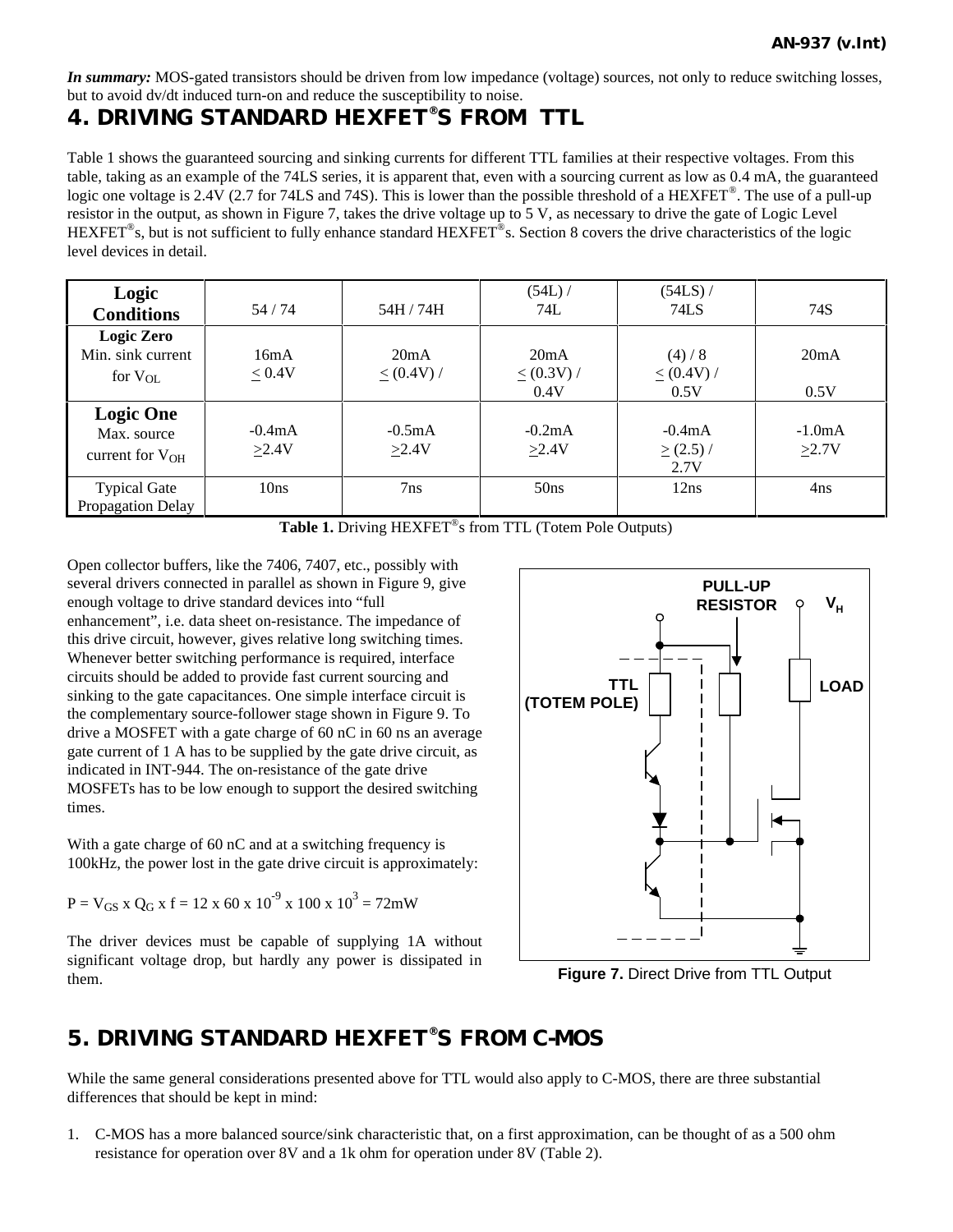- <span id="page-6-0"></span>2. C-MOS can operate from higher supply voltages than 5V so that HEXFET<sup>®</sup>saturation can be guaranteed.
- 3. Switching times are longer than those for TTL (Table 2).



**Figure 8.** High Voltage TTL driver and its waveforms

When C-MOS outputs are directly coupled to the gate of a HEXFET®, the dominant limitation to performance is not the switching time, but the internal impedance (assuming that C-MOS are operated from a 10V or higher voltage supply). It will certainly not be able to turn OFF the HEXFET®as fast as the TTL, while the turn-ON waveform will be slightly better than what can be achieved with a 7407 with a 680 ohm pull-up resistor. Of course, gates can be paralleled in any number to lower the impedance and this makes C-MOS a very simple and convenient means of driving HEXFET<sup>®</sup>s. Drivers can also be used, like the 4049 and 4050 which have a much higher current sinking capability (Table 2), but they do not yield any significant improvement in current sourcing.

For better switching speeds, buffer circuits, like the one shown in Figure 9, should be considered, not only to provide better current sourcing and sinking capability, but also to improve over the switching times of the C-MOS output itself and the dv/dt noise immunity.



**Figure 9.** Simple Interface to Drive HEXFETs from TTL

### *6. DRIVING HEXFET® S FROM LINEAR CIRCUITS*

The complementary source follower configuration of Figure 9 can also be used in linear applications to improve drive capability from an opamp or other analog source.

Most operational amplifiers have a very limited slew rate, in the order of few V/microsec. This would limit the bandwidth to less than 25kHz. A larger bandwidth can be obtained with better operational amplifiers followed by a current booster, like the ones shown in Figures 10 or 11. For a system bandwidth of 1MHz, the opamp bandwidth must be significantly higher than 1MHz and its slew rate at least 30V/µs.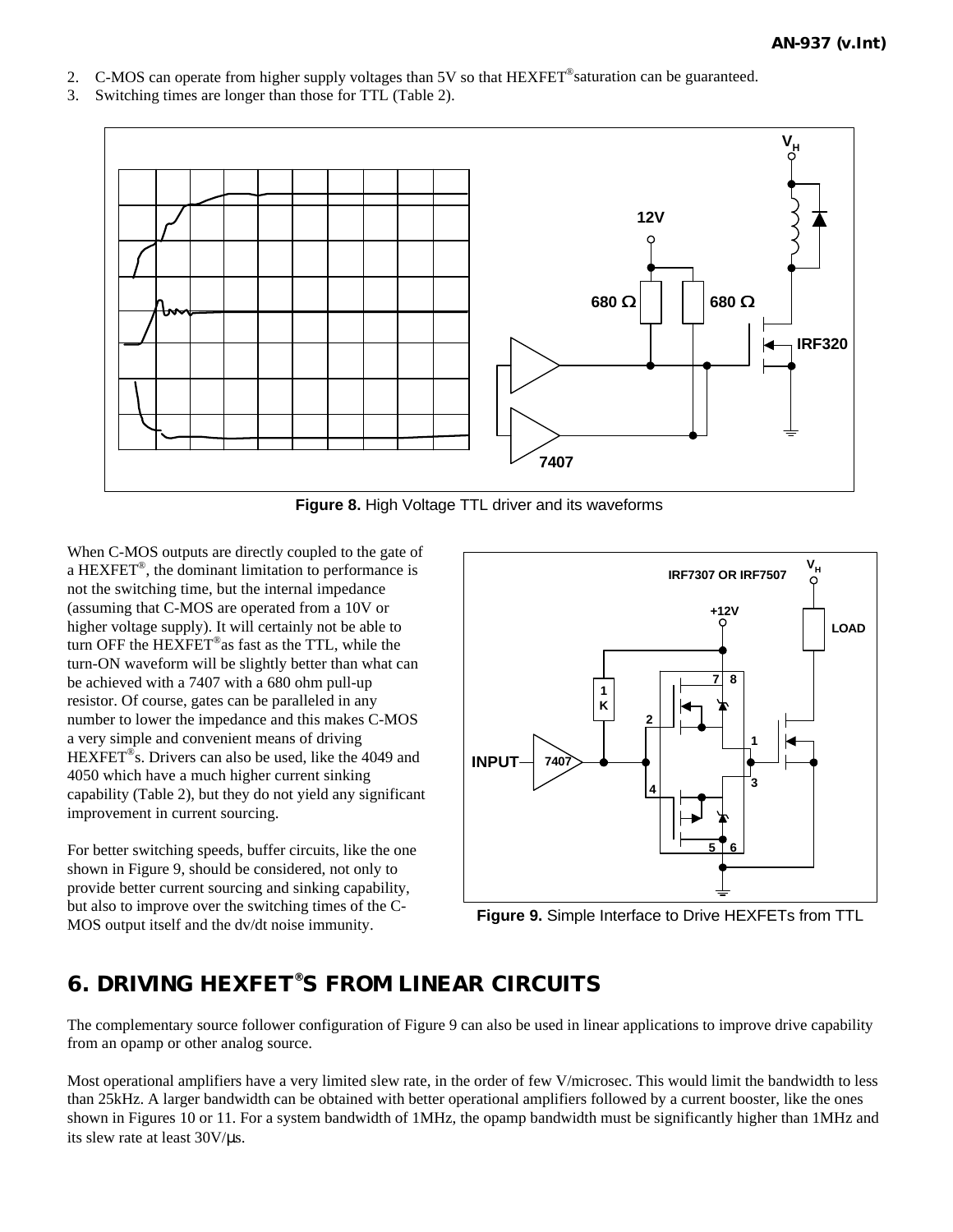<span id="page-7-0"></span>

|                                                 |          | <b>Standard Buffered</b><br><b>Outputs</b> |          | 4049 / 4050 Drivers |           |           |  |  |  |
|-------------------------------------------------|----------|--------------------------------------------|----------|---------------------|-----------|-----------|--|--|--|
| Logic Supply Voltage                            |          |                                            |          |                     |           |           |  |  |  |
| Logic Conditions                                | 5V       | 10V                                        | 15V      | 5V                  | 10V       | 15V       |  |  |  |
| Logic Zero:                                     |          |                                            |          |                     |           |           |  |  |  |
| Approximate sink current                        | 1.5mA    | 3.5mA                                      | 4mA      | 20mA                | 40mA      | 40mA      |  |  |  |
| for $V_{OL}$ < 1.5V                             |          |                                            |          |                     |           |           |  |  |  |
| <b>Logic One:</b>                               | $-0.5mA$ | $-13mA$                                    | $-3.4mA$ | $-1.25mA$           | $-1.25mA$ | $-3.75mA$ |  |  |  |
| Minimum source current for $V_{OH}$             | $>$ 4.6V | > 9.5V                                     | > 13.5V  | >2.5V               | > 9.5V    | > 13.5V   |  |  |  |
| Typical switching times of logic drive signals: |          |                                            |          |                     |           |           |  |  |  |
| <b>RISE</b>                                     | 100ns    | 50ns                                       | 40ns     | 100ns               | 50ns      | 40ns      |  |  |  |
| <b>FALL</b>                                     | 100ns    | 50ns                                       | 40ns     | 40ns                | 20ns      | 15ns      |  |  |  |

Table 2. Driving HEXFET<sup>®</sup>s from C-MOS (Buffered)

When analog signals determine the switching frequency or duty cycle of a HEXFET®, as in PWM applications, a voltage comparator is normally used to command the switching. Here, too, the limiting factors are the slew rate of the comparator and its current drive capability. Response times under 40ns can be obtained at the price of low output voltage swing (TTL compatible). Once again, the use of output buffers like the ones shown in Figures 9, may be necessary to improve drive capability and dv/dt immunity. If better switching speeds are desired. a fast op-amp should be used.

In many applications, when the  $HEXFET^{\circledast}$  is turned on, current transfers from a freewheeling diode into the  $HEXFET^*$ . If the switching speed is high and the stray inductances in the diode path are small, this transfer can occur in such a short time as to cause a reverse recovery current in the diode high enough to short out the dc bus. For this reason, it may be necessary to slow down the turn-on of the HEXFET®while leaving the turn-off as fast as practical. Low impedance pulse shaping circuits can be used for this purpose, like the ones in Figures 12 and 13.

# *7. DRIVE CIRCUITS NOT REFERENCED TO GROUND*

To drive a HEXFET<sup>®</sup>into saturation, an appropriate voltage must be applied between the gate and source. If the load is connected between source and ground, and the drive voltage is applied between gate and ground, the effective voltage between gate and source decreases as the device turns on. An equilibrium point is reached in which the amount of current flowing in the load is such that the voltage between gate and source maintains that amount of drain current and no more. Under these conditions the voltage drop across the MOSFET is certainly higher than the threshold voltage and the power dissipation can be very high. For this reason, the gate drive circuit is normally referenced to the source rather than to the ground. There are



**Figure 10.** Dual Supply Op-Amp Drive Circuit



(Voltage Follower)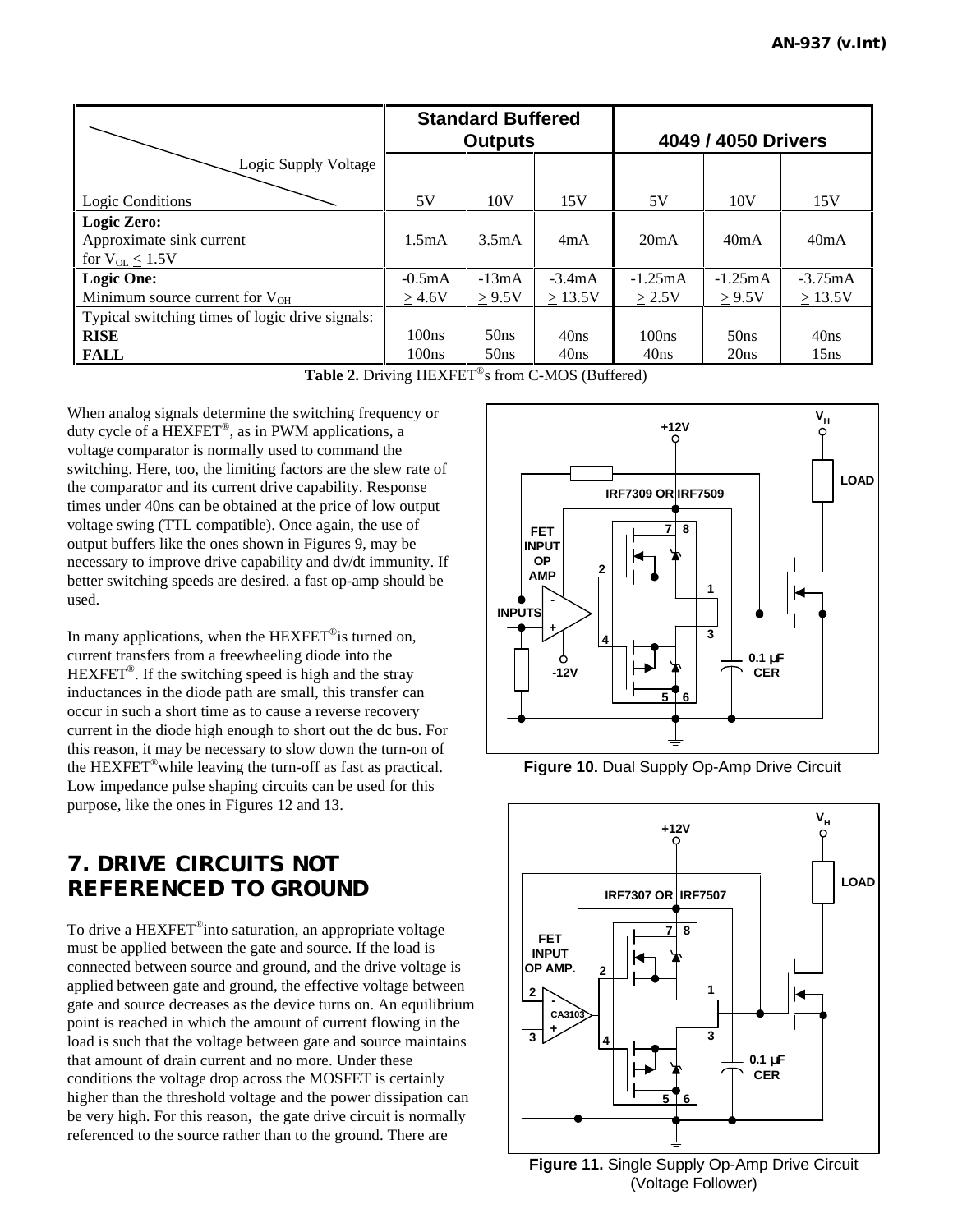basically three ways of developing a gate drive signal that is referenced to a floating point:

- 1. By means of optically coupled isolators.
- 2. By means of pulse transformers.

By means of DC to DC chopper circuits with transformer isolation.



**Figure 12.** A pulse shaper. The 555 is used as an illustration of a Schmitt Trigger pulse shaper

#### **7.1 MGDs with optocouplers**

Most optocouplers require a separate supply grounded to the source on the receiving end of the optical link and a booster stage at the output, as shown in Figure 14a. One of the major difficulties encountered in the use of optocouplers is their susceptibility to noise. This is of particular relevance in applications where high currents are being switched rapidly. Because of the  $dv/dt$  seen by the  $V_{EE}$  pin, the optocoupler needs to be rated for high dv/dt, in the order of 10 V/ns.

Figure 15a shows an MGD with under-voltage lockout and negative gate bias. When powered with a 19 V floating source, the gate drive voltage swings between +15V and -



**Figure 13.** Pulse shaper implemented with an integrator

3.9V. D1 and R2 offset the emitter voltage by 3.9V. The switching waveforms shown in Figure 15b are similar to those in Figure 14b except for the negative bias. Q3, D2 and R5 form the under voltage lockout circuit.

The LED D2 is used as low voltage, low current reference diode. Q3 turns on when the voltage at the anode of D2 exceeds the sum of the forward voltage of LED and the base-emitter voltage of Q3. This enables the operation of the optocoupler. The tripping point of the under voltage lock-out circuit is 17.5V. The start-up wave forms are shown in Figure 16.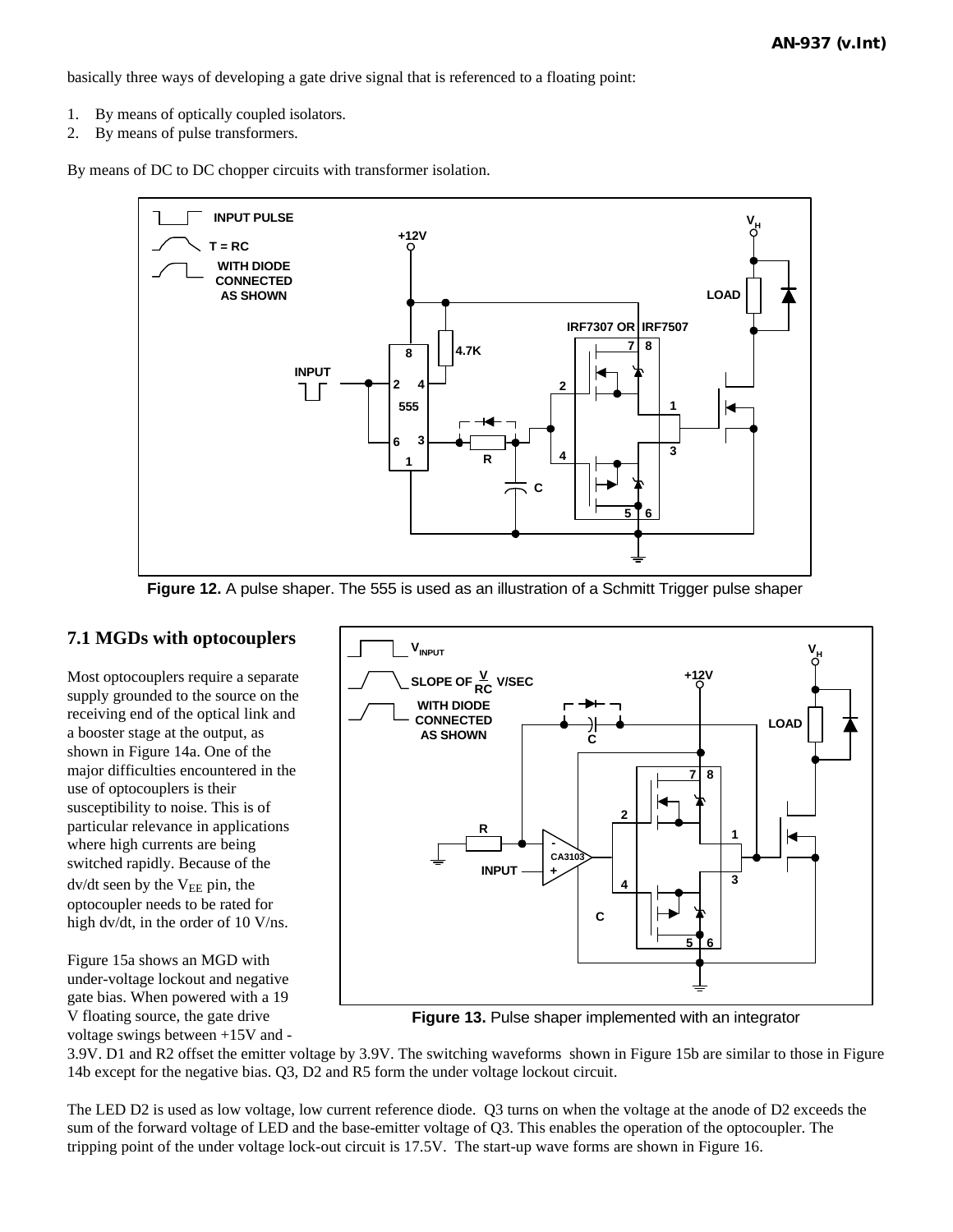

**Figure 14a.** Simple high current optoisolated driver

The auxiliary supply for the optocoupler and its associated circuitry can be developed from the drain voltage of the MOSFET itself, as shown in Figure 17, 18 and 19. This supply can be used in conjunction with the UV-lockout shown in Figure 15 to provide a simple high-quality optoisolated drive.

The circuit in Figure 17a can be modified to provide higher output current. By changing C1 to 680pF and R3 to 5.6k, its performance changes to what is shown in Figures 20, 21 and 22. Other methods of developing isolated supplies are discussed in Section 9.

#### **7.2 Pulse transformers**

A pulse transformer is, in principle, a simple, reliable and highly noise-immune method of providing isolated gate drive. Unfortunately it has many limitations that must be overcome with additional components. A transformer can only transfer to the secondary the AC component of the input signal. Consequently, their output voltage swings from negative to positive by an amount that changes with the duty cycle, as shown in Figure 23. As a stand-alone component they can be used for duty cycles between 35 and 65%.







**Figure 15a:** Optoisolated driver with UV lockout and negative gate bias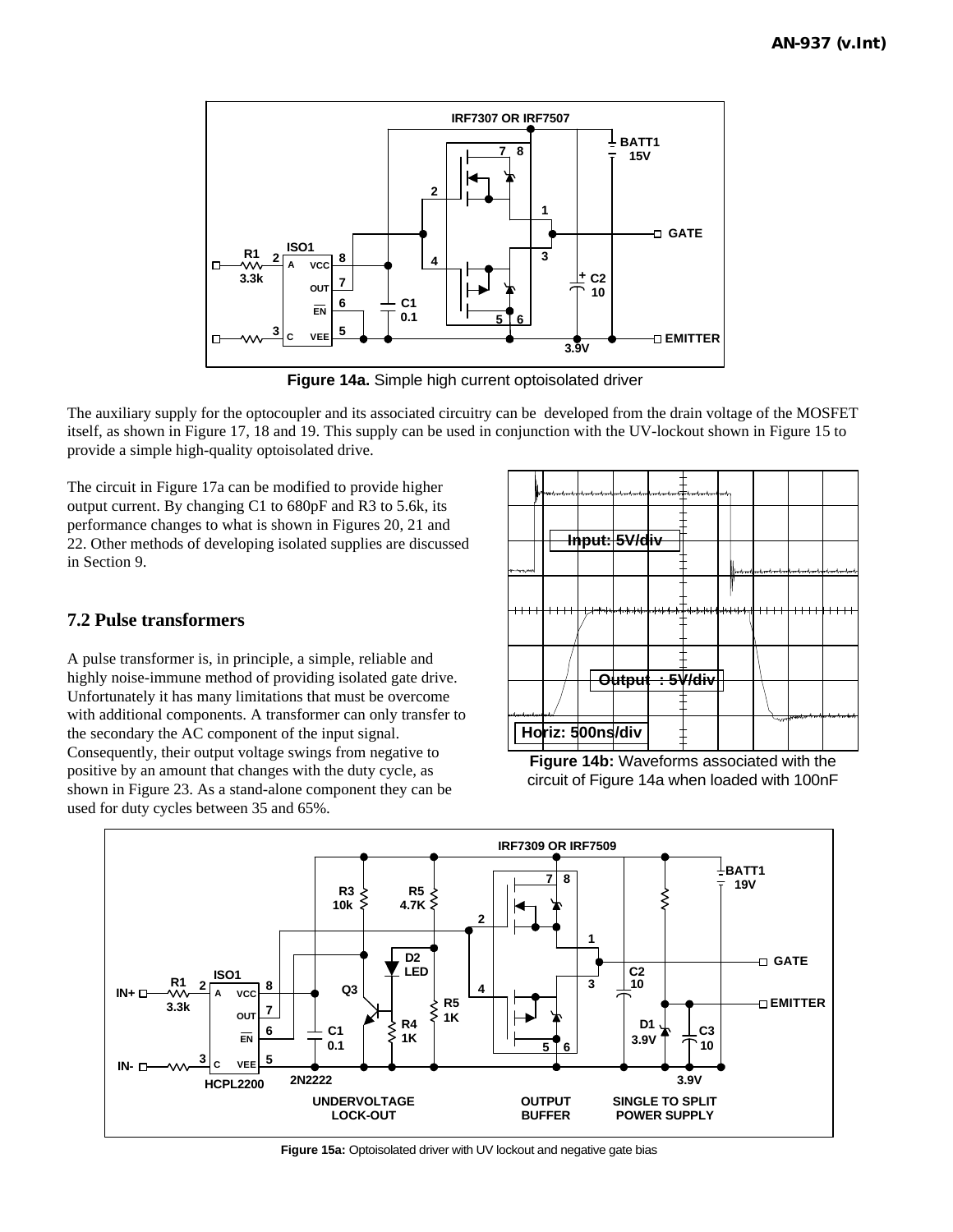

**Figure 18**. Zener current (max output current) **8.** Zener current (max output current) **Figure 19**. Start-up voltage at 50 kHz for the circuit in Figure 23a.

for the circuit in Figure 23a.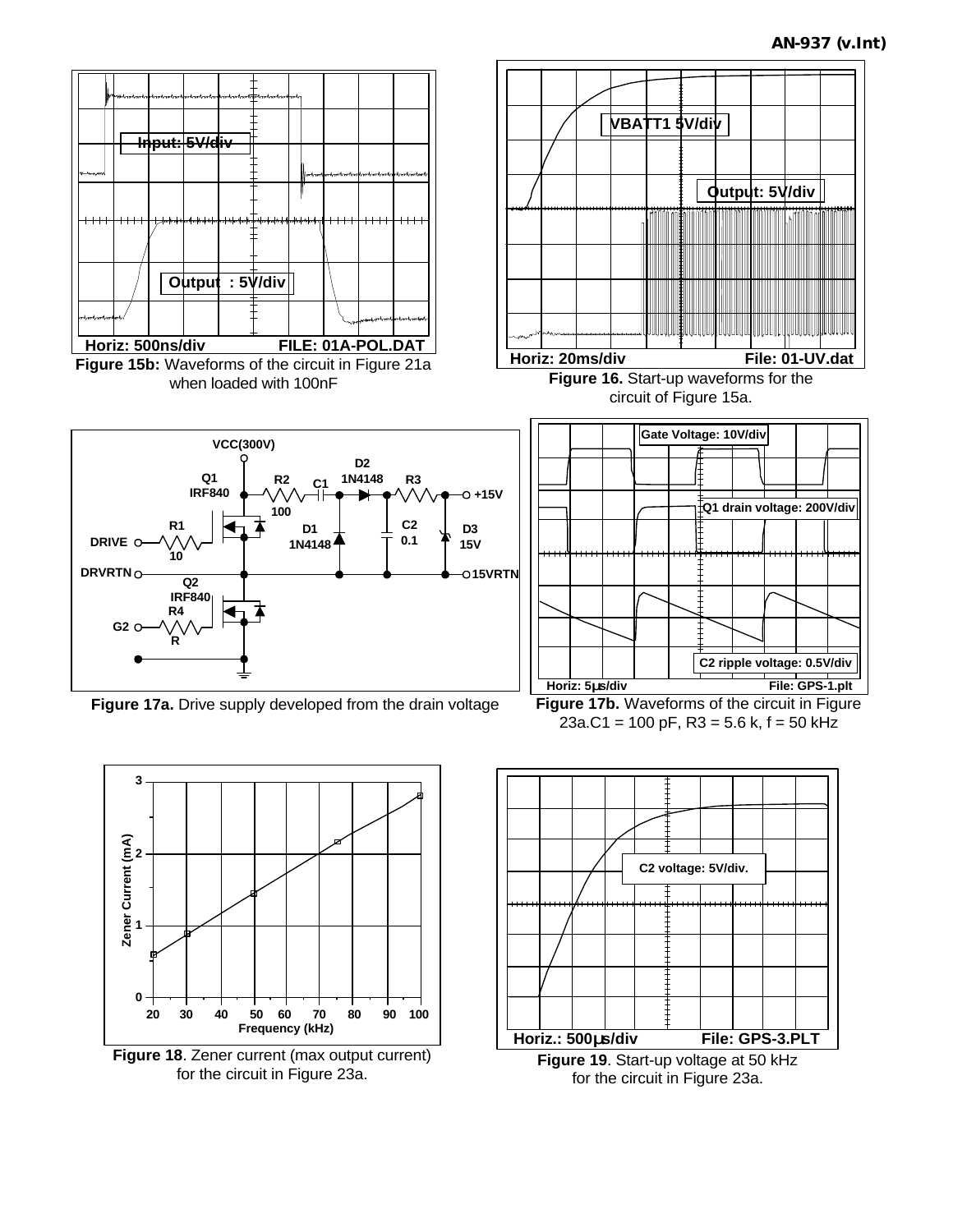They have the additional advantage of providing a negative gate bias. One additional limitation of pulse transformers is the fact that the gate drive impedance is seriously degraded by the leakage inductance of the transformer. Best results are normally obtained with a few turns of twisted AWG30 wire-wrap wire on a small ferrite core.

Lower gate drive impedance and a wider duty-cycle range can be obtained with the circuit in Figure 24a. In this circuit, O1 and Q2 (a single Micro-8 package) are used to buffer the input and drive the primary of the transformer. The complementary MOS output stage insures low output impedance and performs wave shaping. The output stage is fed by a dc restorer made by C2 and D1 that references the signal to the positive rail. D1 and D2 are also used to generate the gate drive voltage.

The input and output wave form with 1nF load capacitance are shown in Figure 24b. The turn-on and turn-off delays are 50ns. The rise and fall times are determined by the 10 Ohm resistor and the capacitive load. This circuit will operate reliably between 20 and 500 kHz, with on/off times from 0.5 to 15 microsecs.



Due to the lack of an under voltage lock-out feature, the power-up and power down behavior of the circuit is important. Intentionally C1 and C2 are much bigger in value then C3 so that the voltage across C3 rises to an adequate level during the first incoming pulse. The power-up wave forms at 50kHz switching frequency and 50% duty cycle are shown in Figure 25. During the first pulse, the output voltage is 10V only, and drops back below 10V at the fifth pulse.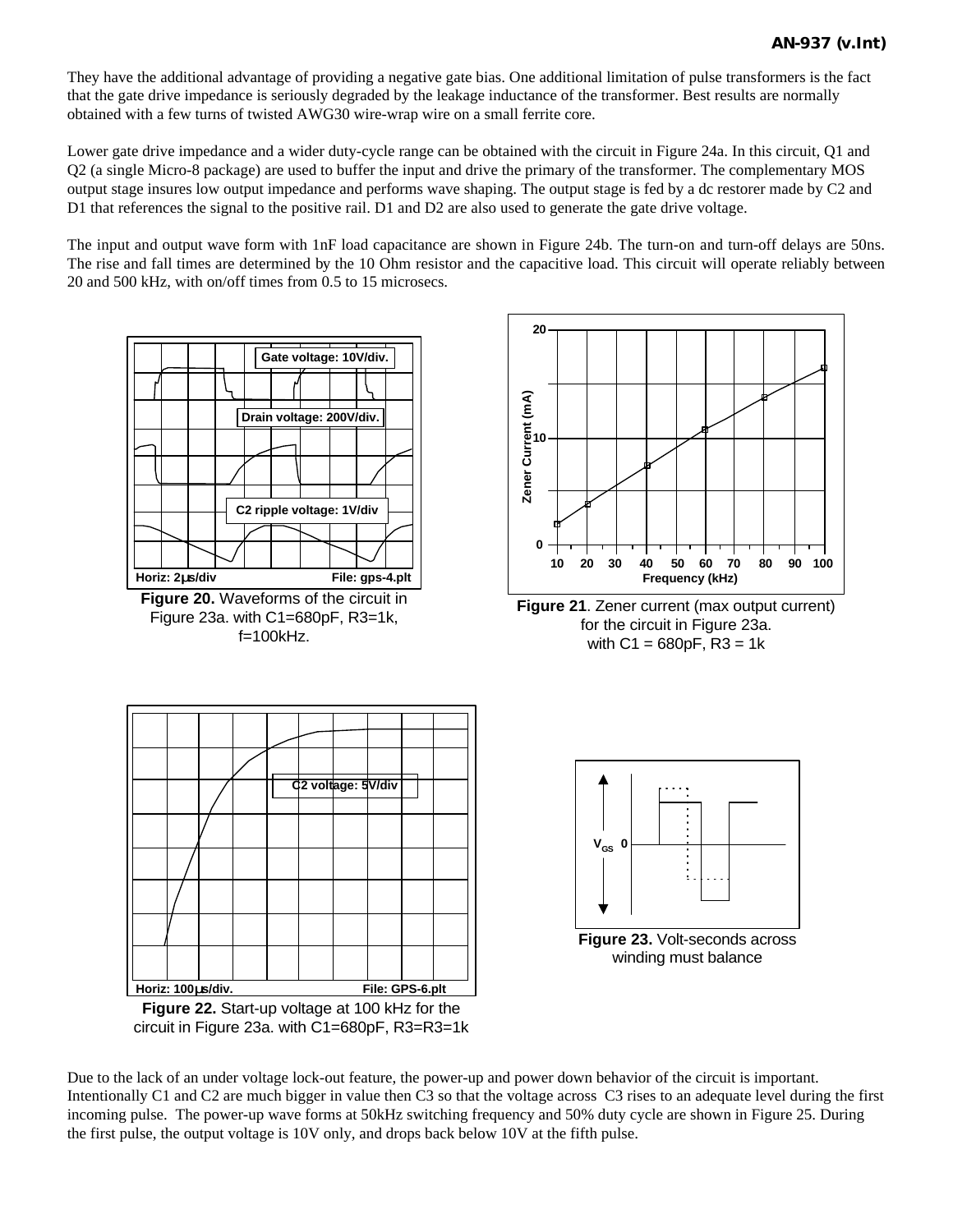

**Figure 24a.** Improving the performance of a gate drive transformer



**Figure 24b.** Waveforms associated with the circuit of Figure 24a



**Figure 25.** Waveforms during start-up for the circuit in Figure 24a.



**Figure 26a.** Transformer-coupled MGD with UV lockout and short-circuit protection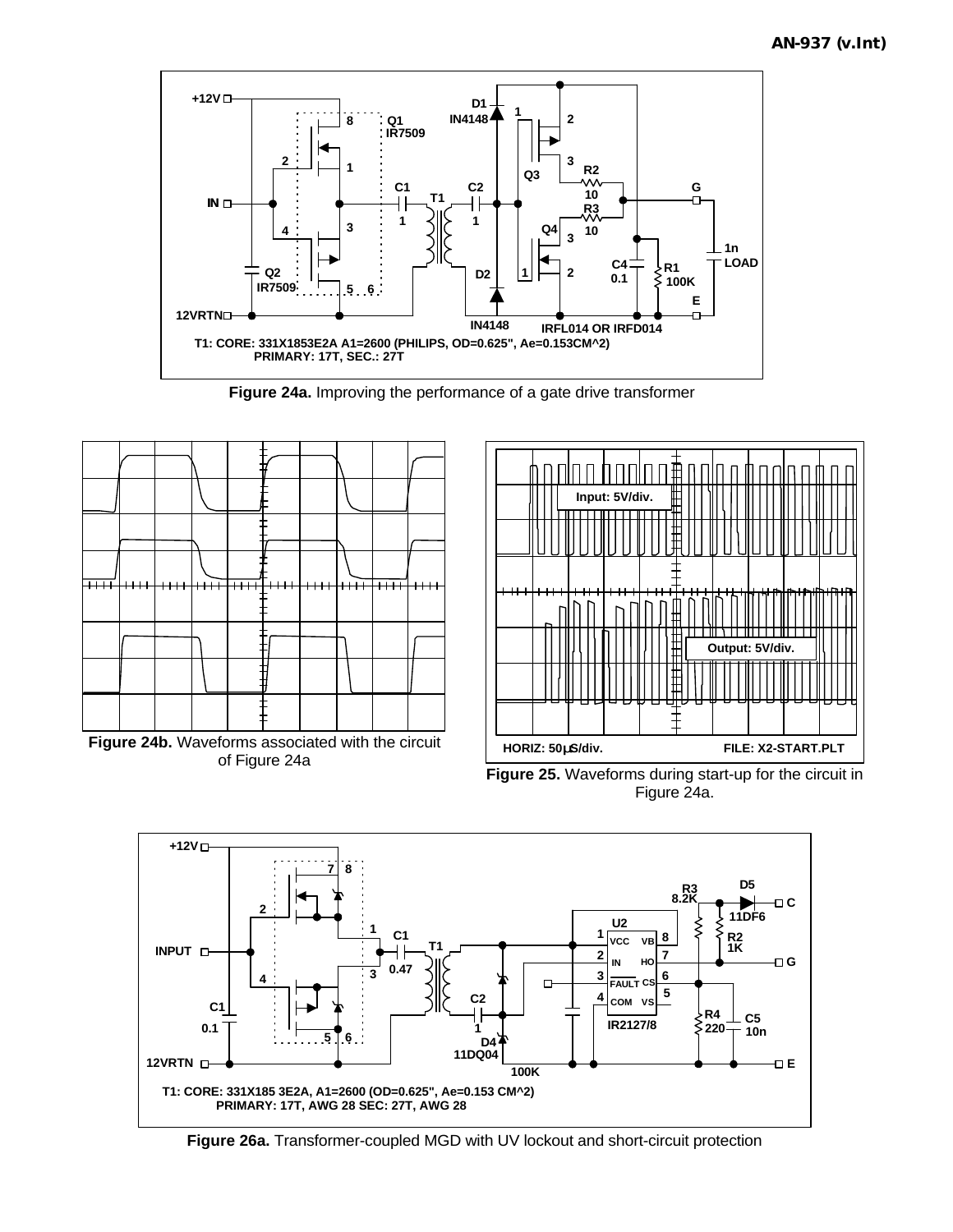The power down of the circuit is smooth and free from voltage spikes. When the pulse train is interrupted at the input, the C2 capacitor keeps the input of the CMOS inverter high and R1 discharges C3. By the time the input to the CMOS inverter drops below the threshold voltage of Q4, C3 is completely discharged the output remains low.

The addition of a MOS-Gate Driver IC improves the performance of the circuit in Figure 24a, at the expenses of prop delay. The circuit shown in Figure 26a has the following features:

- No secondary supply required
- Propagation delay ~500ns (CL= 10nF)
- Duty cycle range 5% to 85%
- Nominal operating frequency 50kHz (20kHz to 100kHz)
- Short circuit protection with Vce sensing. Threshold Vce  $= 7.5V$
- Undervoltage lock-out at Vcc = 9.5V
- Over voltage lock out at Vcc = 20V



circuit of Figure 26a.



The short circuit protection is implemented with a Vce sensing circuit in combination with the current sense input (CS) of IR2127/8. When the HO pin if U2 goes high R3 starts charging C5. Meanwhile the IGBT turns on, the collector voltage drops to the saturation level, D5 goes into conduction and C5 discharges. When the collector voltage is high, D5 is reverse biased and the voltage on C5 keeps raising. When C5 voltage exceeds 250mV the IR2127/8 shuts down the output. The fault to shut-down delay is approximately 2 microsecs.

For operation with a large duty cycle, several options are available. The circuits described in AN-950 use a saturating transformer to transfer the drive charge to the gate. The circuit shown in Figure 28a, on the other hand, achieves operation over a wide range of duty cycles by using the MGD as a latch. It has the following features:

- Frequency range from DC to 900kHz.
- Turn-on delay: 250ns.
- Turn-off delay 200ns
- Duty cycle range from 1% to 99% at 100kHz.
- Under voltage and over voltage lockout.
- Optional short circuit protection, as shown in Figure 26a

In the circuit of Figure 28a the transformer is small (8 turns), since it transmits only short pulses to the secondary side. The MGD on the secondary side of the transformer is latched by the feedback resistor R4. Figures 28b and 28c show the performance of this circuit at the two extremes of 900 kHz and 2.5 Hz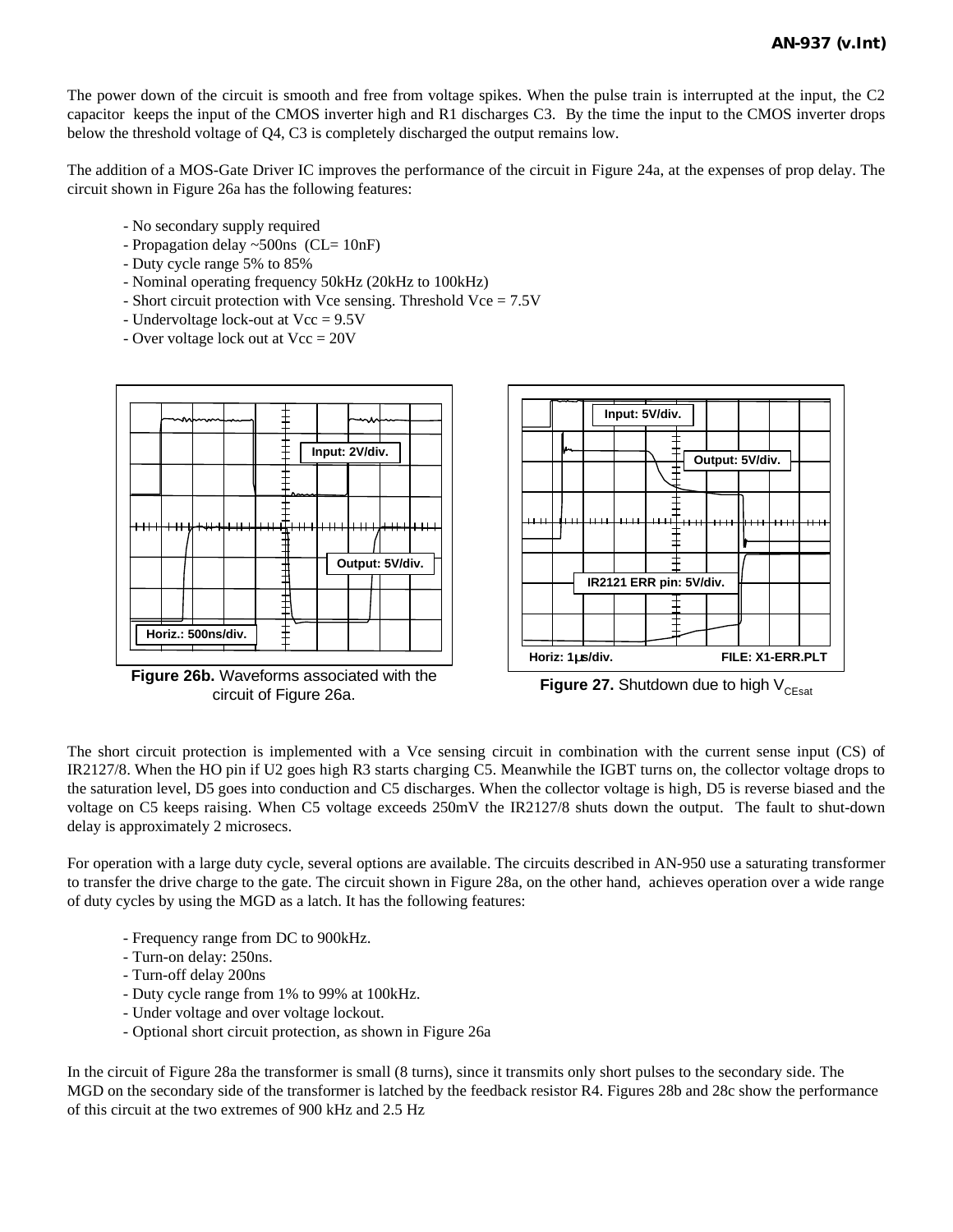<span id="page-14-0"></span>

**Figure 28a.** Transformer-coupled MGD for operation from DC to 900 kHz



## **7.2 Chopping gate drives**

Chopper circuits can maintain a gate drive signal for an indefinite period of time, have good noise immunity performance and, with some additional circuitry, the isolated supply can be avoided.

The basic operating principle is shown in Figure 29. To turn on the MOSFET, a burst of high frequency is transmitted to the secondary side. The MOSFET is turned off by interrupting the high frequency. The diode and the bipolar transistor form a crowbar that rapidly discharges the gate.

In addition to providing the gate drive signal, the high frequency transformer is frequently used to power auxiliary circuitry, like short-circuit protection, thus avoiding a dedicated supply.

### *8. DRIVE REQUIREMENTS AND SWITCHING CHARACTERISTICS OF LOGIC LEVEL HEXFET® S*

Many applications require a power MOSFET to be driven directly from 5 V logic circuitry. The on-resistance of standard power MOSFETs is specified at 10 V gate drive, and are generally not suitable for direct interfacing to 5V logic unless an oversized MOSFET is employed.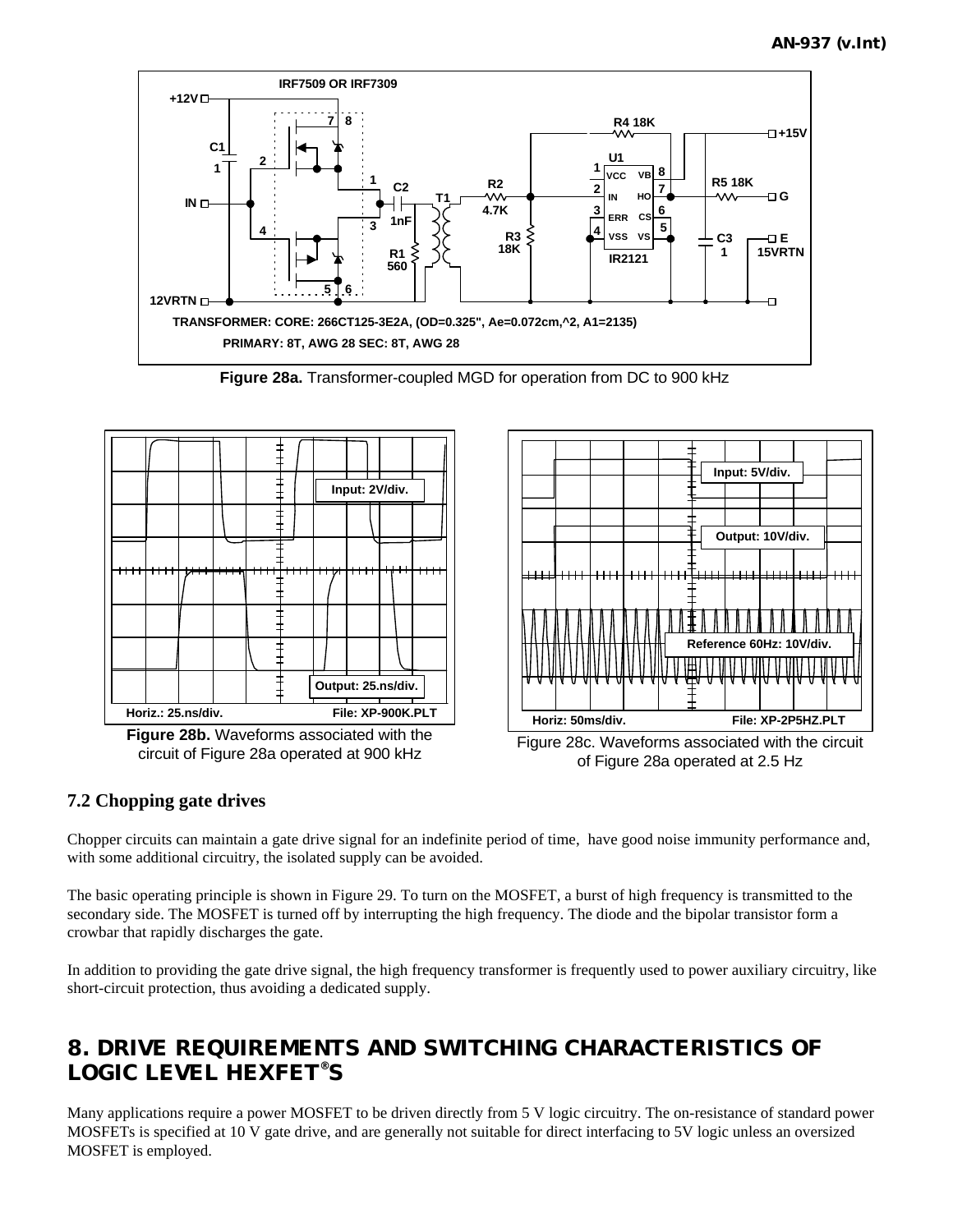Logic level HEXFET<sup>®</sup>s are specifically designed for operation from 5V logic and have guaranteed on-resistance at 5 or 4.5 V gate voltage. Some have guaranteed on-resistance at 2.7 V.

Some important considerations for driving logic level HEXFET<sup>®</sup>s are discussed in this section and typical switching performance of these is illustrated when driven by some common logic drive circuits.

### **8.1 Comparison to Standard HEXFET®s**

Some devices are available as Logic-level  $HEXFET^{\circledast}$ s as well as standard  $HEXFET^{\circledast}$ s. The logic-level version uses a thinner gate oxide and different doping concentrations. This has the following effects on the input characteristics:

- Gate Threshold voltage is lower.
- Transconductance is higher.
- Input capacitance is higher.
- Gate-source breakdown voltage is lower.

While input characteristics are different, reverse transfer capacitance, on-resistance, drain-source breakdown voltage, avalanche energy rating, and output capacitance are all essentially the same. Table 3 summarizes the essential comparisons between standard and logic level HEXFET<sup>®</sup>s.

| <b>Characteristics and Ratings</b>  |                         | Standard HEXFET <sup>®</sup>                                                | Comparable Logic Level HEXFET® |  |  |  |  |  |  |
|-------------------------------------|-------------------------|-----------------------------------------------------------------------------|--------------------------------|--|--|--|--|--|--|
|                                     |                         | (IRF Series)                                                                | (IRL Series)                   |  |  |  |  |  |  |
| Gate Threshold Voltage              | $V_{GS(0n)}$            | $2 - 4V$                                                                    | $1 - 2V$                       |  |  |  |  |  |  |
|                                     |                         | Logic level $HEXFET^{\circledast}$ has same value of $R_{DS(on)}$           |                                |  |  |  |  |  |  |
| On-Resistance                       | $R_{DS(on)}$            | $V_{GS}$ = 5V as standard HEXFET <sup>®</sup> at $V_{GS}$ = 10V             |                                |  |  |  |  |  |  |
|                                     |                         | $R_{DS(on)}$ of logic level HEXFET <sup>®</sup> also speed at $V_{GS} = 4V$ |                                |  |  |  |  |  |  |
| Transconductance                    | gfs                     | Typically 39% larger for logic level HEXFET®                                |                                |  |  |  |  |  |  |
| <b>Input Capacitance</b>            | Crs                     | Typically 33% larger for logic level HEXFET®                                |                                |  |  |  |  |  |  |
| <b>Output Capacitance</b>           | <b>Crss</b>             | Essentially the same                                                        |                                |  |  |  |  |  |  |
| <b>Reverse Transfer Capacitance</b> | <b>Crss</b>             | Essentially the same                                                        |                                |  |  |  |  |  |  |
| Gate Charge                         |                         |                                                                             |                                |  |  |  |  |  |  |
| Gate-Source                         | Qgs                     | Essentially the same                                                        |                                |  |  |  |  |  |  |
| Gate-Drain                          | Qgd                     | Essentially the same                                                        |                                |  |  |  |  |  |  |
| Total                               | Qg                      | Essentially same as                                                         | Essentially same at            |  |  |  |  |  |  |
|                                     |                         | $V_{GS} = 10V$                                                              | $V_{GS} = 5V$                  |  |  |  |  |  |  |
| Drain Source Breakdown              | <b>BV<sub>DSS</sub></b> |                                                                             | Same                           |  |  |  |  |  |  |
| Voltage                             |                         |                                                                             |                                |  |  |  |  |  |  |
| Continuous Drain Current            | $I_D$                   | Same                                                                        |                                |  |  |  |  |  |  |
| Single Pulse Avalanche Energy       | $E_{AS}$                | Same                                                                        |                                |  |  |  |  |  |  |
| Max. Gate-Source Voltage            | ${\rm V_{GS}}$          | $+20V$                                                                      | $+10V$                         |  |  |  |  |  |  |

**Table 3: Essential Comparisons of Standard and Logic Level HEXFET®s**

The gate charge for full enhancement of the logic level HEXFET<sup>®</sup>is, however, about the same as for a standard HEXFET®because the higher input capacitance is counteracted by lower threshold voltage and higher transconductance. Since the logic level HEXFET<sup>®</sup>needs only one half the gate voltage, the drive energy is only about one half of that needed for the standard HEXFET®. Since the gate voltage is halved, the gate drive resistance needed to deliver the gate charge in a given time is also halved, relative to a standard HEXFET®. In other words, for the same switching speed as a standard HEXFET®power MOSFET, the drive circuit impedance for the logic level HEXFET®must be approximately halved.

The equivalence of switching times at one half the gate resistance for the logic level  $HEXFET<sup>®</sup>$  is illustrated by the typical switching times for the IRL540 and the IRF540 HEXFET<sup>®</sup>s shown in Table 4, using data sheet test conditions.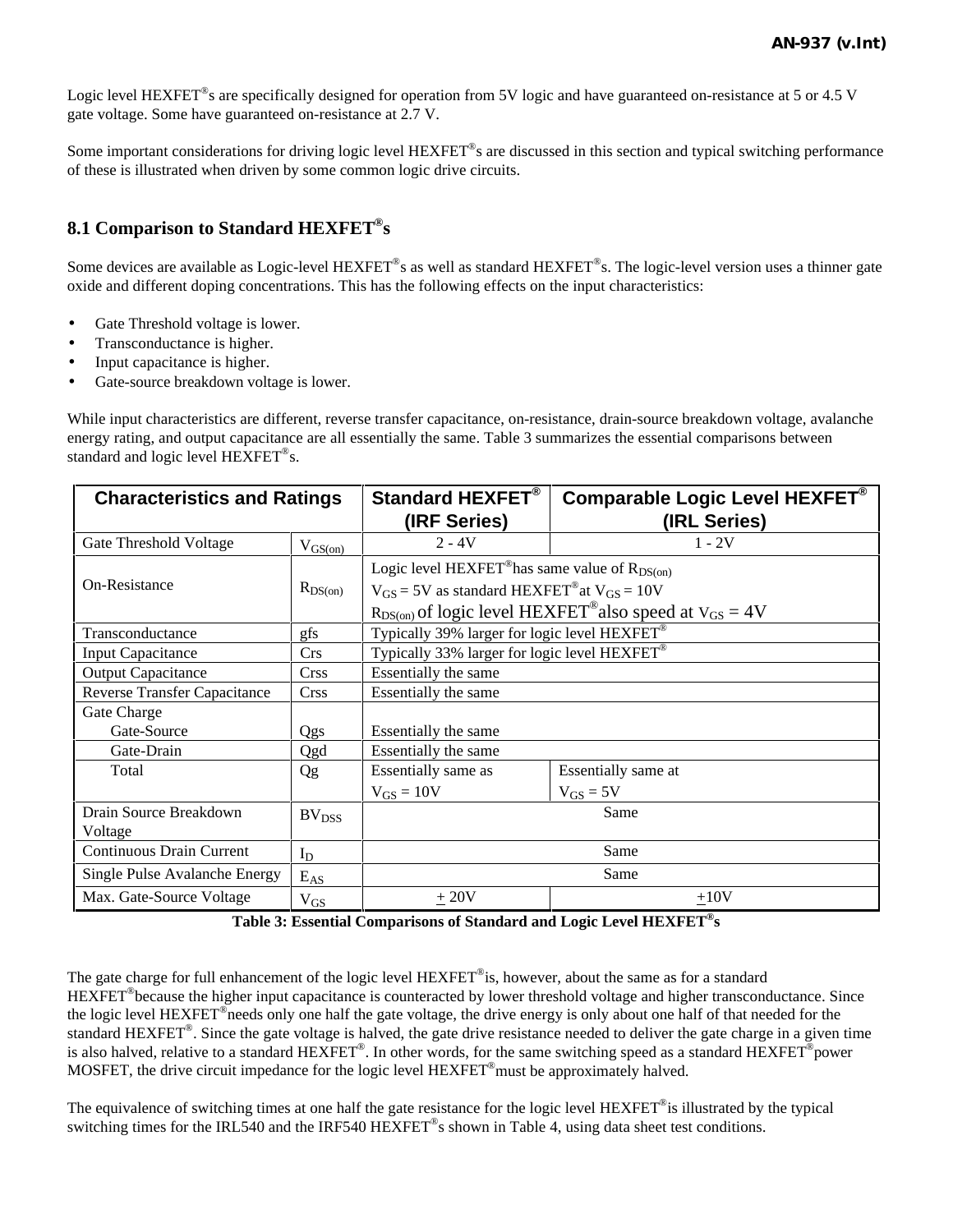| <b>Gate Resistance</b> | <b>Gate Voltage</b> | <b>Drain Current</b> | <b>Typical Values (ns)</b> |    |                         |    |  |  |  |
|------------------------|---------------------|----------------------|----------------------------|----|-------------------------|----|--|--|--|
| $R_G$                  | $\mathrm{v_{GS}}$   | 1D                   | $t_{\rm D \text{ on }}$    | եր | $t_{\rm D \text{ on }}$ |    |  |  |  |
| $(\Omega)$             |                     | ۱A                   |                            |    |                         |    |  |  |  |
|                        |                     | 28                   | 15                         | 72 | 40                      |    |  |  |  |
| 4.5                    |                     | 28                   | 15                         | 72 | 44                      | 30 |  |  |  |

**Table 4: Typical Resistive Switching Times for IRL540 and IRF540**

TTL families do not actually deliver 5V in their  $V_{OH}$  condition, even into an open circuit. The 5V level can, however, be reached by the addition of a pull-up resistor from the output pin to the 5V bus, as illustrated in Figure 30. Without the pull-up resistor, the  $R_{DS(on)}$  value at  $V_{GS} = 5V$  may not be attained, and the value specified at  $V_{GS} = 4V$  should be used for worst case design.



### **8.2 Driving Logic Level HEXFET®s**

The gate threshold voltage of MOSFETs decreases with temperature. At high temperature it can approach the  $V_{OL(max)}$ specification of the logic driver. Care should be exercised to insure that  $V<sub>TH(min)</sub>$  at the highest operating temperature is greater than  $V_{OL(max)}$  of the various logic families in order to guarantee complete turn off.



**Figure 31a.** High common mode inductance



inductance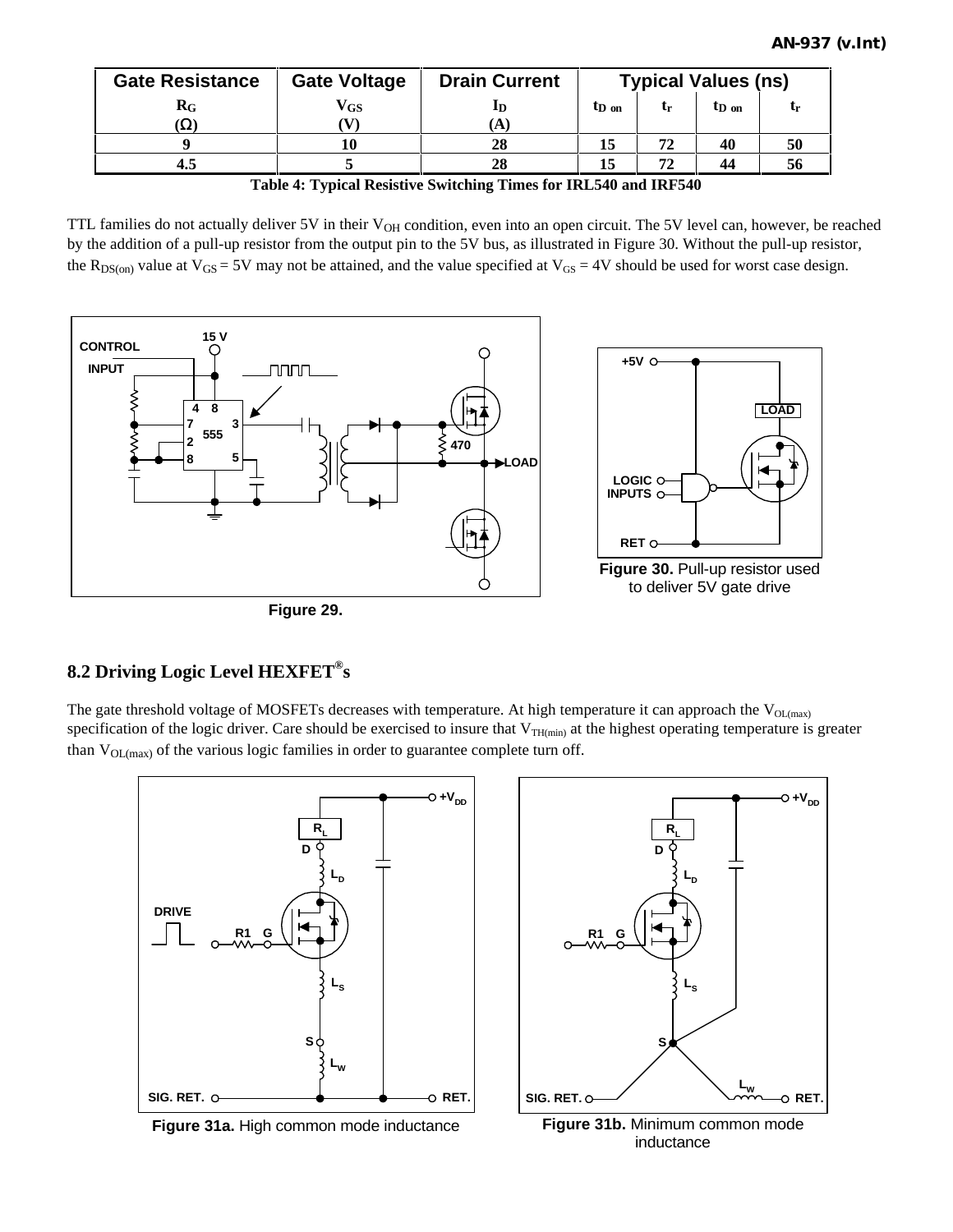Common source inductance plays a significant role in switching performance. In the circuit of Figure 31a the switching performance is degraded due to the fact that  $V_{GS}$  is reduced by  $(L_S + L_W)$  di/dt, where di/dt is the rate of change of the drain current. By eliminating L<sub>W</sub> from the drive circuit,  $V_{GS}$  can approach the applied drive voltage because only L<sub>S</sub> (the internal source inductance) is common.

This can be done by separately connecting the power return and the drive signal return to the source pin of the switching  $HEXFET^{\circ}$ , as shown in Figure 31b. Thus, the load current  $I_D$  does not flow through any of the external wiring of the drive circuit; consequently, only the internal source inductance  $L<sub>S</sub>$  is common to both load and drive circuits.

In the case of logic level HEXFET<sup>®</sup>s, for which  $V_{GS}$  is 5V and not 10V, the loss of drive voltage due to common mode inductance has proportionately twice the effect as it would on a 10V drive signal, even though actual values of  $L_s$  and  $L_w$  are the same.

#### **8.3 Resistive Switching Tests**

In the following tests of switching performance, the physical layout of the test circuit was carefully executed so to minimize the common source inductance. The following precautions were also observed:

- 1. RL was built by paralleling 0.5W resistors to achieve the desired load resistance (see Table 5).
- 2. To minimize inductance in the load circuit, a 10  $\mu$ F low-ESR low-ESL capacitor was connected directly from +V<sub>DD</sub> to the source of the DUT.
- 3. To provide a low source impedance for the 5V gate pulse of the DUT, a 0.1 µF low-ESR low-ESL capacitor was connected directly between pin 14 and pin 7 of the driver IC.
- 4. To provide minimum common source impedance, the source of the DUT was the common return point of all ac and dc system grounds.
- 5. To reduce stray inductances and thus achieve maximum switching speeds, the physical size of the high current loop (RL, DUT,  $10 \mu$ F) was reduced to the smallest practical limits.





Only the 5 volt families have been tested as logic level HEXFET®drives: bipolar and CMOS (and their derivatives), as indicated below.

#### TTL GATES

| DM7400N:         | <b>Standard TTL</b>          |
|------------------|------------------------------|
| 74F00PC:         | High Speed TTL               |
| <b>DM74S00N:</b> | <b>Schottky TTL</b>          |
| DM74LS00N:       | Low Power Schottky TTL       |
| DM74AS00N:       | <b>Advanced Schottky TTL</b> |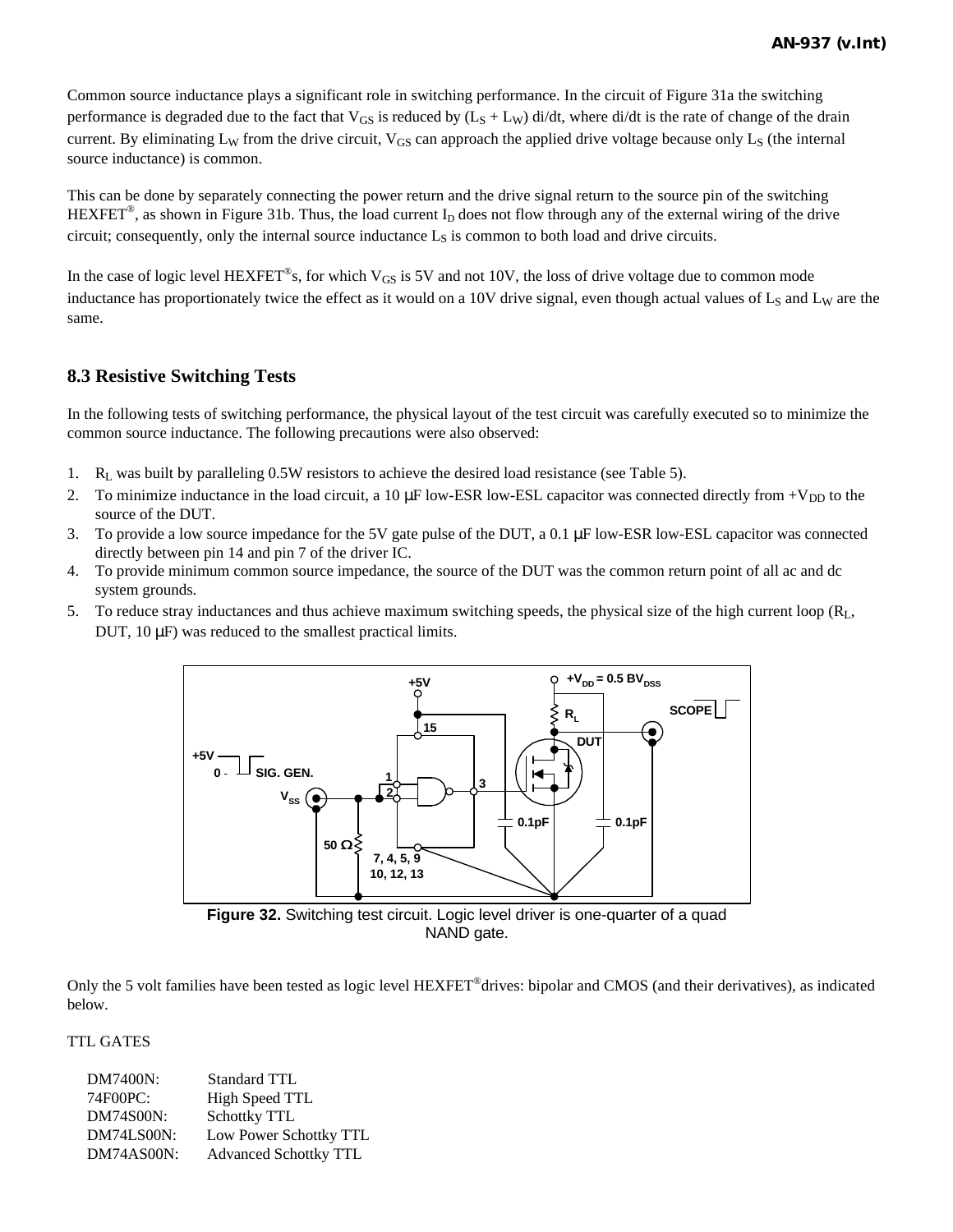#### CMOS GATES

| 74AC00PC:  | <b>Advanced CMOS</b>                  |
|------------|---------------------------------------|
| 74ACT00PC: | TTL Compatible CMOS                   |
| MM74HC00N: | Micro CMOS                            |
|            | MM74HCT00N: TTL Compatible Micro CMOS |

#### BIPOLAR

DS0026: High Speed MOSFET Driver

The test conditions for the resistive switching performance is shown in Table 5. The resistive switching times obtained with the above TTL and CMOS gates are tabulated in Table 6. In this table  $t_{on}$  = Time in microseconds from 90% to 10% V<sub>DD</sub> and  $t_{off}$  = Time in microseconds from 10% to 90% V<sub>DD</sub>. Inductive switching gives faster voltage rise times than resistive switching due to the resonant charging of the output capacitance of the device. Voltage fall times are essentially the same.

| <b>LOGIC LEVEL</b><br>$HEXFET^{\circledR}$ | <b>SWITCHING</b><br><b>VOLTAGE</b><br>V) | <b>SWITCHING CURRENT</b><br>(A) | R <sub>DSON</sub><br>(Ω) | $\mathsf{R}_{\mathsf{L}}$<br>$(\Omega)$ |
|--------------------------------------------|------------------------------------------|---------------------------------|--------------------------|-----------------------------------------|
| IRLZ14                                     | 30                                       |                                 | 0.24                     | 3.25                                    |
| IRLZ24                                     | 30                                       | 16                              | 0.12                     | 1.5                                     |
| IRLZ34                                     | 30                                       | 24                              | 0.06                     | 1.2                                     |
| IRLZ44                                     | 30                                       | 40                              | 0.034                    | 0.7                                     |
| IRLZ514                                    | 50                                       |                                 | 0.60                     | 9.5                                     |
| IRLZ524                                    | 50                                       |                                 | 0.30                     | 5.9                                     |
| IRLZ524                                    | 50                                       | 12                              | 0.18                     | 4.0                                     |
| IRLZ544                                    | 50                                       | 25                              | 0.085                    | 1.9                                     |

**Table 5. Resistive Switching Conditions**

| Logic Family                    | Logic Level HEXFET <sup>®</sup> . |           |          |               |          |               |          |               |          |               |          |               |          |               |          |               |  |
|---------------------------------|-----------------------------------|-----------|----------|---------------|----------|---------------|----------|---------------|----------|---------------|----------|---------------|----------|---------------|----------|---------------|--|
| <b>Ouad, Dual Input</b>         |                                   | IRLZ14    |          | IRLZ24        |          | IRLZ34        |          | IRLZ44        |          | <b>IRL514</b> |          | <b>IRL524</b> |          | <b>IRL534</b> |          | <b>IRL544</b> |  |
| Nand Gate                       | $t_{on}$                          | $t_{off}$ | $t_{on}$ | $t_{\rm off}$ | $t_{on}$ | $t_{\rm off}$ | $t_{on}$ | $t_{\rm off}$ | $t_{on}$ | $t_{off}$     | $t_{on}$ | $t_{off}$     | $t_{on}$ | $t_{off}$     | $t_{on}$ | $t_{\rm off}$ |  |
| <b>DM7400N</b>                  |                                   |           |          |               |          |               |          |               |          |               |          |               |          |               |          |               |  |
| <b>STANDARD TTL</b>             | 0.173                             | 0.018     | 0.663    | 0.026         | 0.700    | 0.076         | 1.491    | 0.146         | 0.151    | 0.022         | 0.238    | 0.041         | 0.263    | 0.060         | 0.616    | 0.124         |  |
| 7400FDOPC                       |                                   |           |          |               |          |               |          |               |          |               |          |               |          |               |          |               |  |
| <b>HIGH SPEED TTL</b>           | 0.124                             | 0.008     | 0.490    | 0.013         | 0.429    | 0.068         | 0.863    | 0.146         | 0.104    | 0.004         | 0.159    | 0.034         | 0.176    | 0.059         | 0.372    | 0.136         |  |
| DM7400                          |                                   |           |          |               |          |               |          |               |          |               |          |               |          |               |          |               |  |
| <b>SCHOTTKY TTL</b>             | 0.133                             | 0.092     | 0.549    | 0.020         | 0.503    | 0.032         | 1.068    | 0.142         | 0.116    | 0.006         | 0.183    | 0.041         | 0.212    | 0.057         | 0.441    | 0.132         |  |
| DM74LS                          |                                   |           |          |               |          |               |          |               |          |               |          |               |          |               |          |               |  |
| <b>LOW POWER SCHOTTKY TTL</b>   | 0.174                             | 0.038     | 0.778    | 0.093         | 0.706    | 0.146         | 1.438    | 0.342         | 0.155    | 0.040         | 0.240    | 0.062         | 0.267    | 0.090         | 0.567    | 0.199         |  |
| DM4SDON                         |                                   |           |          |               |          |               |          |               |          |               |          |               |          |               |          |               |  |
| ADVANCED SCHOTTKY TTL           | 0.126                             | 0.008     | 0.567    | 0.013         | 0.446    | 0.023         | 0.896    | 0.149         | 0.111    | 0.005         | 0.161    | 0.127         | 0.176    | 0.058         | 0.336    | 0.130         |  |
| 74ACOOPC                        |                                   |           |          |               |          |               |          |               |          |               |          |               |          |               |          |               |  |
| <b>ADVANCED CMOS</b>            | 0.012                             | 0.007     | 0.120    | 0.012         | 0.125    | 0.027         | 0.251    | 0.139         | 0.036    | 0.004         | 0.052    | 0.028         | 0.066    | 0.055         | 0.125    | 0.125         |  |
| 74ACTOOPC                       |                                   |           |          |               |          |               |          |               |          |               |          |               |          |               |          |               |  |
| TTL COMPATIBLE CMOS             | 0.012                             | 0.006     | 0.121    | 0.011         | 0.125    | 0.016         | 0.233    | 0.127         | 0.033    | 0.044         | 0.052    | 0.027         | 0.060    | 0.055         | 0.120    | 0.122         |  |
| MM74CHCOON                      |                                   |           |          |               |          |               |          |               |          |               |          |               |          |               |          |               |  |
| <b>MICRO CMOS</b>               | 0.066                             | 0.039     | 0.179    | 0.091         | 0.227    | 0.147         | 0.508    | 0.328         | 0.058    | 0.044         | 0.092    | 0.068         | 0.111    | 0.096         | 0.232    | 0.213         |  |
| MM74HCTCO4                      |                                   |           |          |               |          |               |          |               |          |               |          |               |          |               |          |               |  |
| TTL COMPATIBLE MICRO CMOS       | 0.066                             | 0.030     | 0.179    | 0.060         | 0.227    | 0.123         | 0.504    | 0.269         | 0.068    | 0.035         | 0.092    | 0.051         | 0.111    | 0.086         | 0.232    | 0.186         |  |
| DS0026                          |                                   |           |          |               |          |               |          |               |          |               |          |               |          |               |          |               |  |
| <b>HIGH SPEED MOSFET DRIVER</b> | 0.052                             | 0.005     | 0.016    | 0.005         | 0.014    | 0.007         | 0.032    | 0.016         | 0.021    | 0.004         | 0.036    | 0.004         | 0.036    | 0.005         | 0.029    | 0.009         |  |

**Table 6. Results of the resistive load switching test**

#### **Typical Test Oscillograms**

IRLZ24: 60V, 0.1 Ohm, N-Channel, TO-220 logic level HEXFET®was driven by each of the logic families listed in Table 4 and the comparative resistive switching times photographed.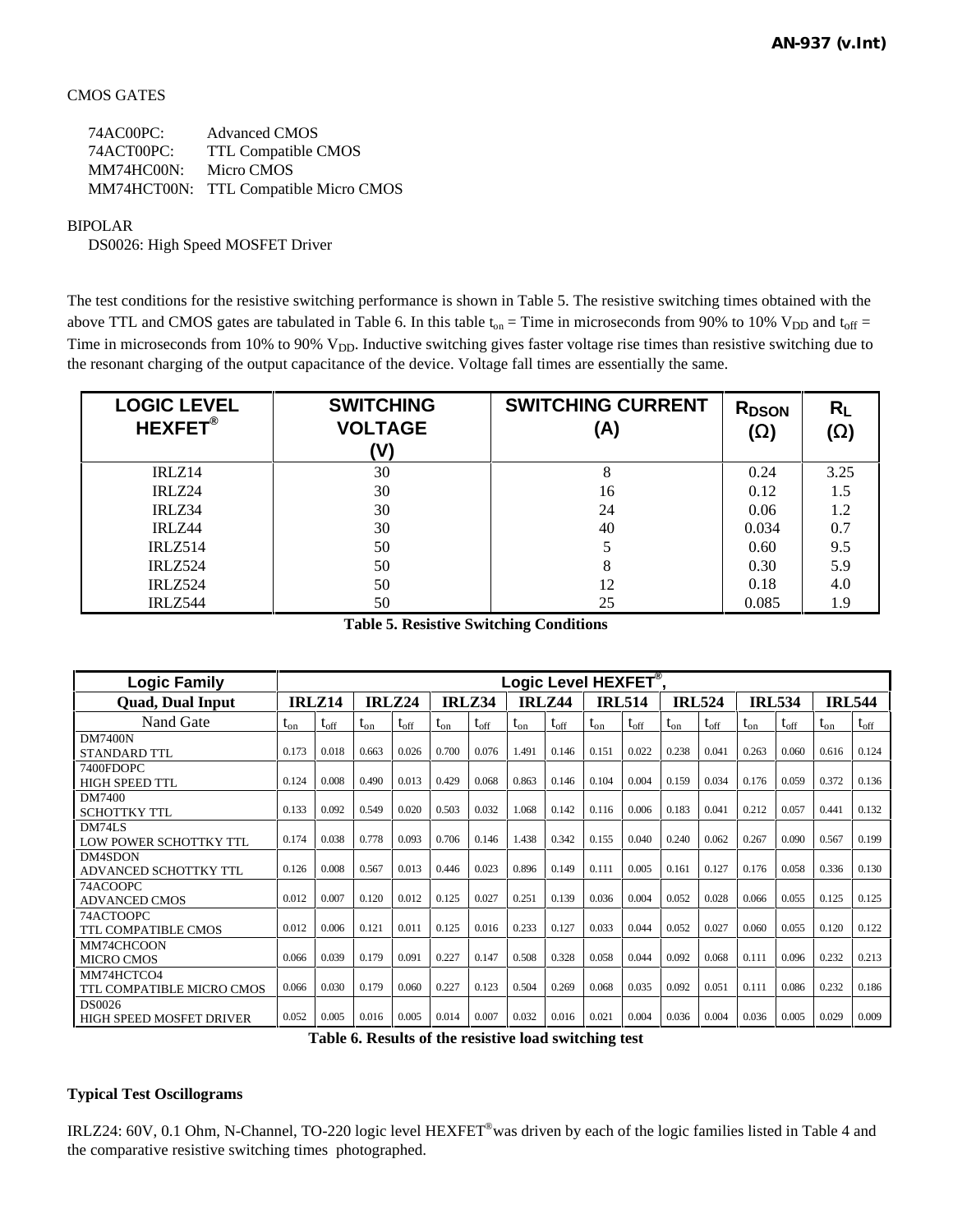### <span id="page-19-0"></span>*9. SIMPLE AND INEXPENSIVE METHODS TO GENERATE ISOLATED GATE DRIVE SUPPLIES*

In several applications, dc-to-dc converters are used to power the MOS Gate Driver. Although the gate drive requires little power, the noisy environment, the isolation voltage and creepage distance requirements and the high dv/dt between the primary and secondary size make the design of the DC-to-DC converter somewhat complicated. Its key parameters are listed below: OUTPUT VOLTAGE, CURRENT. The output voltage of the DC-to-DC converter is the sum of the positive and negative drive voltage to the gate. The load current required from the DC-to-DC converter is the sum of the current consumption of the drive circuit and the average drive current to the gate.

dv/dt CAPABILITY. When the DC-DC converter powers a high side switch, the secondary side of the converter is connected to the output of the power circuit. The rapid change of high voltage at the output of power circuit stresses the isolation of the transformer and injects noise to the primary side of the transformer. Switching noise at the primary side disturbs the operation of the converter and the control circuit for the power stage, causing false triggering and shoot-through. Therefore a transformer with high voltage isolation, appropriate creepage distances and low winding-towinding capacitance is required in this application.

.



**Figure 33a.** 100 kHz Forward converter

SMALL SIZE. To reduce the interwinding capacitances the transformer must be made small. This implies operation at high frequency. Small size and compact layout help reducing the EMI and RFI generated by the converter. Figure 33a shows a forward converter made with two CD4093 gates to generate the clock and drive the MOSFET. Energy as transferred to the secondary when the MOSFET is on, in about 33% of the cycle. When the MOSFET is off, the secondary winding is used to demagnetize the transformer and transfer the magnetizing energy to the load, thus eliminating the need for a demagnetizing winding. The switching waveforms are shown in Figure 33b. The ringing in the drain voltage during the fly-back period is due to the loose coupling between the primary and the secondary windings. The load current vs. output voltage characteristic of the circuit is shown in Figure 34. When the output current falls below 5 mA, the circuit works as flyback converter because the demagnetizing current flows through the output. A minimum load of 5mA is required to limit the output voltage at 15V.



**Figure 33b.** Waveforms associated with the circuit in Figure 33a



**Figure 34.** Load current vs. output voltage at 100 kHz,  $Rout = 27.7$  Ohms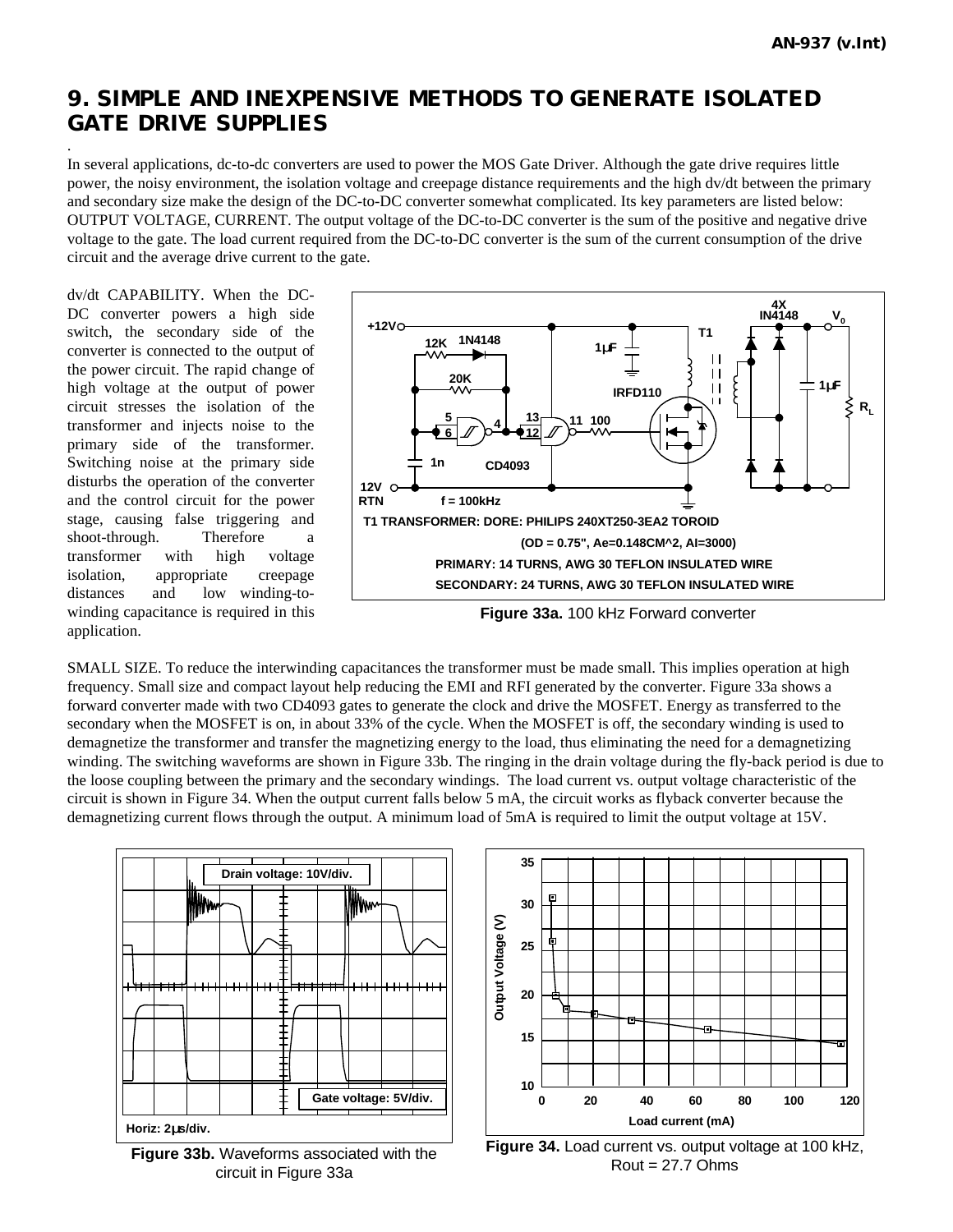<span id="page-20-0"></span>If the converter is loaded with a constant and predictable load, a zener can provide the necessary regulation. Otherwise a three-terminal regulator or a small zener-driven MOSFET may be necessary.

The circuit in Figure 35a is similar to the previous one, except that the higher switching frequency is higher (500 kHz) and the transformer is smaller. The remaining three gates in the package are connected in parallel to drive the MOSFET and reduce the switching losses. The switching waveforms are shown in Figure 35b. The output resistance (Rout) of this circuit is higher than the circuit shown in Figure 33a, mainly because the



stray inductance of the smaller transformer is higher and the effects of the stray inductance are higher. Figure 37a shows a pushpull operated at 500 kHz. The single gate oscillator produces a 50% duty cycle output, while the remaining gates in the package are used to drive the push-pull output stage. The primary of the transformer sees half the voltage compared to the previous circuit, therefore the number of turns at the primary were reduced to half.



**Figure 35b.** Waveforms associated with the circuit in Figure 35a



**Figure 36.** Load current vs. output voltage, Rout =  $27.7$  Ohms

### *10. PHOTOVOLTAIC GENERATORS AS GATE DRIVERS*

A photovoltaic generator is a solid state power supply powered by light, normally an LED. The combination of the LED and the photovoltaic generator in one package is called a Photovoltaic Isolator or PVI and is available in a 8-pin DIP package. As a voltage source, the PVI can function as a "dc transformer" by providing an isolated low current to a load. While an optoisolator requires a bias supply to transmit a signal across a galvanic barrier, the PVI actually transmits the energy across the barrier. More information on the PVI can be found in Application Note GBAN-PVI-1 which appears in the Microelectronic Relay Designer' s Manual. This data book also contains the data sheet for the photovoltaic isolator, the PVI1050. A circuit is also provided in the AN to significantly speed up turn off of the switch. As a gate driver the PVI has significant limitations: its short circuit current is in the order of 30 microA with a very high internal impedance. Its simplicity, however, makes it appealing in solid-state relay replacements, where switching times are not important and switching transients are not present.

A typical application is the ac switch described below. The IGBT and the power MOSFET are not suited to switching AC waveforms directly. The IGBT can only conduct current in one direction while the power MOSFET has an anti-parallel diode that will conduct during every negative half-cycle. Bidirectional blocking capability can be achieved by connecting two power MOSFETs source to source, or two IGBTs with anti-parallel diodes emitter to emitter, as shown in Figure 39.